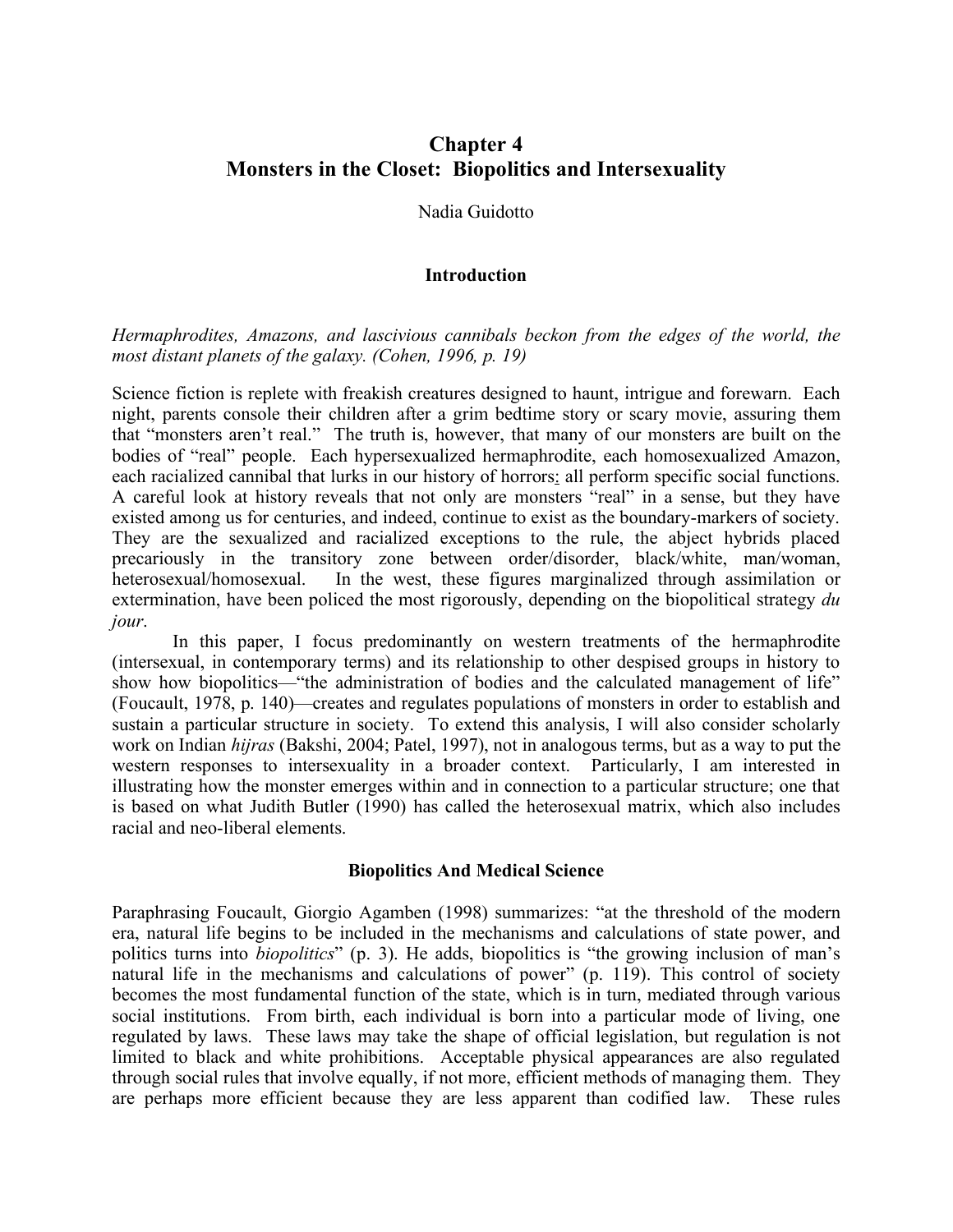normalize physical appearance and behavior to the point at which they are regarded as the social norm. As Margrit Shildrick and Janet Price (1993) note, "it is taken for granted that sexual and racial difference are inherent qualities of the corporeal, and, moreover, that male and female bodies, black and white bodies, may each respectively fit a universal category" (p. 3). However, the authors are also astute to point out that, "In terms of sex, the actual occurrence of bodily forms that are not self-evidently of either sex is conveniently overlooked in the interests of establishing a set of powerful gendered norms to which all bodies are supposed to approximate without substantial variation" (*ibid*.). The intersex body highlights this discrepancy. These are bodies that medical authorities, from the nineteenth century<sup> $\Gamma$ </sup> to more recent times,<sup>2</sup> have deemed "defective" as a result of the "abnormal development of the sexual organs" (Krahl & Kuhnle, 2002, p. 87).This approach was normativized in the west as a process to ensure a particular citizenship, one based on a heterosexual, white, able-bodied model.

In order to institutionalize this model, medical science played a crucial role. Achille Mbembe (2001) writes, "Colonialism was, to a large extent, a way of disciplining bodies with the aim of making better use of them, docility and productivity going hand in hand" (p. 113). One way this was done was through medical science and eugenic practices. By uncovering a person's genetic heredity, it was believed that "truths" about a particular population could be discovered, which would then provide the scientific seal of approval for government—and social regulation of those bodies. Agamben observes, "in the biopolitical horizon that characterizes modernity, the physician and the scientist move in the no-man's-land into which at one point the sovereign alone could penetrate" (p. 159). In this quotation, the relationship between the sovereign and medical authorities comes together. With the rise of medical science came a belief in the possibility of discovering truth by rational methods. With the decline of religious authority, the state needed a new justification for the exertion of power. What better way to justify regulation than through indisputable "truth," one that was not adduced from metaphysics alone, but through rigorous scientific inquiry—in a word, Reason.

# **Biopolitics: The Exception And The Abject**

This belief system relied primarily on what Agamben calls "the exception" and Julia Kristeva (1982) (among other theorists **3** ) calls "the abject." Both concepts evoke and depend on similar principles and are foundational to biopolitics. The exception is described by Carl Schmitt in Agamben's *Homo Sacer: Sovereign Power and Bare Life*: "The exception is that which cannot be subsumed; it defies general codification" (pp. 15-16). It is the body that inhabits the margins of the political order and cannot be circumscribed by law. In fact, the exception is precisely the suspension of law (p. 18). The abject similarly calls into question the rational order of things. It is defined, in sum, as ambiguity (Kristeva, p.9) and, like the exception, it disrupts law by suspending it. As Kristeva writes, "The abject is perverse because it neither gives up nor assumes a prohibition, a rule, or a law; but turns them aside, misleads, corrupts; uses them, takes advantage of them, the better to deny them" (p. 15). This law may be the official codes issued by

<sup>&</sup>lt;sup>1</sup> Fausto-Sterling (2000) writes, "Nineteenth-century scientists developed a clear sense of the statistical aspects of natural variation, but along with such knowledge came the authority to declare that certain bodies were abnormal and in need of correction" (p.36).<br><sup>2</sup> Scannell (2001) contends that "Modern-day medical opinion is now divided. The American Academy of Pediatrics'

<sup>2000</sup> guidelines for evaluation and management of intersex infants with 'ambiguous genitalia' call for early

 $3$  See Butler (1990; 1993).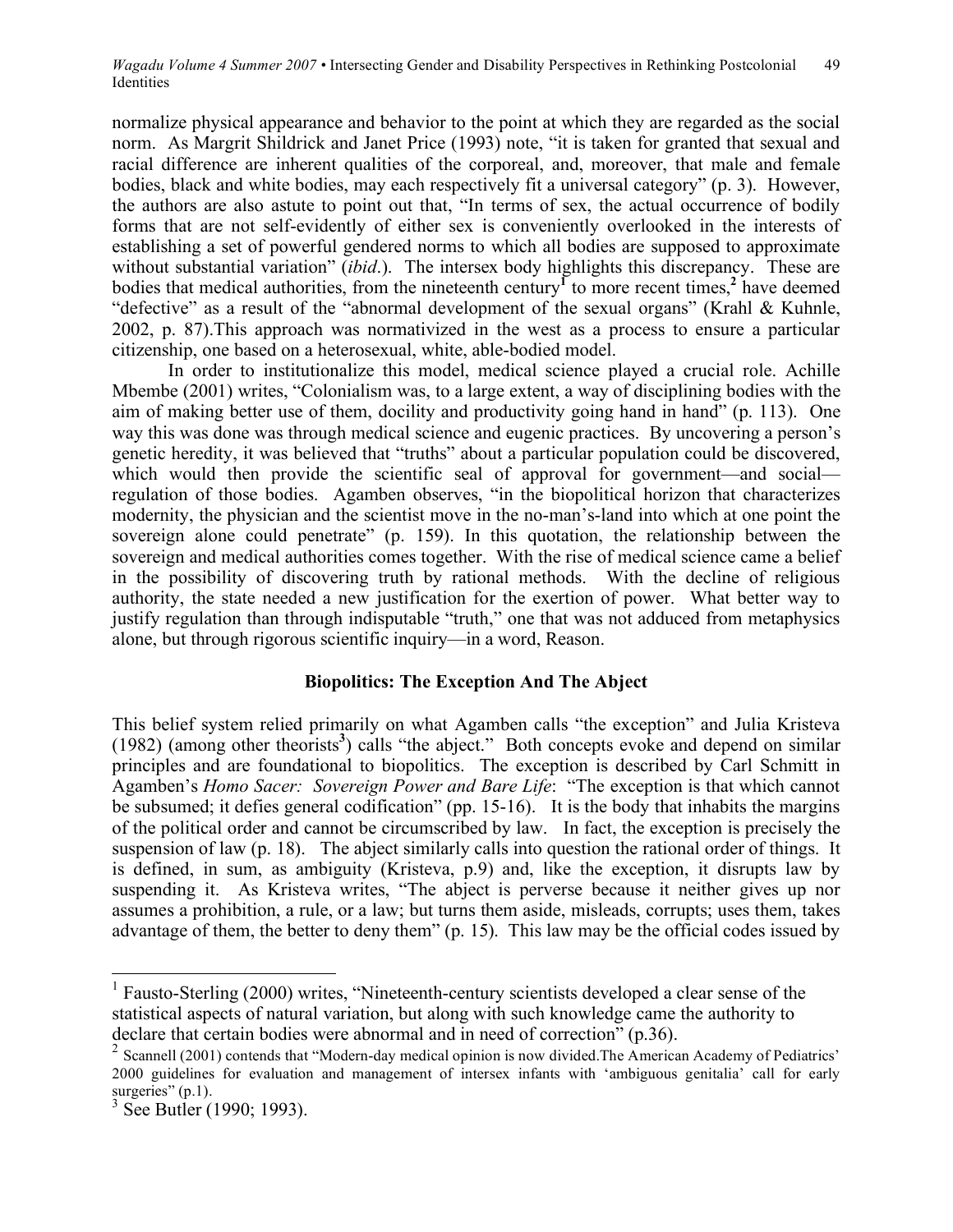the sovereign, but it also can be the more naturalized social codes, such as the binary sex and gender system. In this latter case, "abjection tries to signal what is left outside of those binary oppositions" (Costera & Prins, 1998, p. 284). Either way, the abject and the exception exist on the borders of society as subversive forces. Their very existence disrupts the laws of society.

This disruption, in turn, becomes the justification for their overt regulation. Indeed, bodies on the border are policed with the most vigor. As Radhika Mohanram (1999) writes, "Within the structure of surveillance the one who sees is invisible, but the one who is seen, the colonized in this case, is always subject to scrutiny" (p. 67). The nation-state requires this relation, as it has an interest in maintaining a particular hetero-patriarchal, economic system. **4** Using this logic, medical science, in collusion with the state, renders bodies that neatly fit the mold invisible while the exception is made visible—and controllable as a result.

# **Managing Abject Bodies**

This does not yet explain why these unions or gender ambiguity are abjected in the first place. More pointedly, the questions remain, how is the "norm" established? On what grounds are social and political laws based? Common to both, and indeed, central to all laws of society, is the fundamental premise of the heterosexual matrix. The heterosexual matrix is the theoretical concept that describes the linguistic and psychological system that reproduces itself through the creation of subjects that are either one of two sexes that will, with proper psychosocial development, desire the opposite sex (Edenheim, 2005, p. 1). However, Sara Edenheim has pointed out that the heterosexual matrix is not enough to explain the diverse biopolitical strategies employed across time and space in treatments of people who do not neatly fit into either category. In order to get a better understanding of management techniques, Edenheim designates the matrix as either conservative or liberal. At the same time, this will further clarify the difference between the bio-power that comes into existence in the modern era (as described earlier by Foucault) as opposed to earlier methods of bodily regulation.

To clarify the difference, Edenheim describes the illiberal heterosexual matrix as the context within which bodies that exist outside the matrix are dealt with by extermination (p. 7). In ancient Greece and Rome, for example, "intersexual babies were burned alive, or otherwise murdered. In recent centuries, intersexuals were ordered to pick one sex in which to live, and were killed if they changed their minds" (Feinberg, 1996, p. 104). Similarly, "When the Spaniards invaded the Antilles and Louisiana, 'they found men dressed as women who were respected by their societies. Thinking they were hermaphrodites, or homosexuals, they slew them.'" **<sup>5</sup>** This contrasts with the liberal version of the matrix that appears in the modern era. During this era, when children are born with genitalia that are not immediately recognizable as male or female, their "sexual ambiguity" is subjected to a program of medical "management." There are various methods used to regulate this "condition." The first method is inclusion, evidenced by the *male* or *female pseudo-hermaphrodite* (Edenheim, p. 7). These bodies are conceptualized as being *en route* to absolute maleness or femaleness and thus are included as potential heterosexual, male or female subjects. In a sense, they are absolved of their abject

<sup>&</sup>lt;sup>4</sup> A more in-depth analysis of this relationship is explored in Agathangelou (2004).<br><sup>5</sup> Cora Dubois in Green (1974, p.11).It should be noted that I am focusing here on how the imperial powers regulated gender transgression, and I am in no way suggesting how the natives themselves dealt with gender variance.For a historically-inspired account of native and other non-western treatments of intersexuality and other types of gender variance, see Feinberg's *Transgender Warriors*, cited above.Later on the essay, I will also be looking at one example of a non-western account, focusing on *hijra* communities in northern India.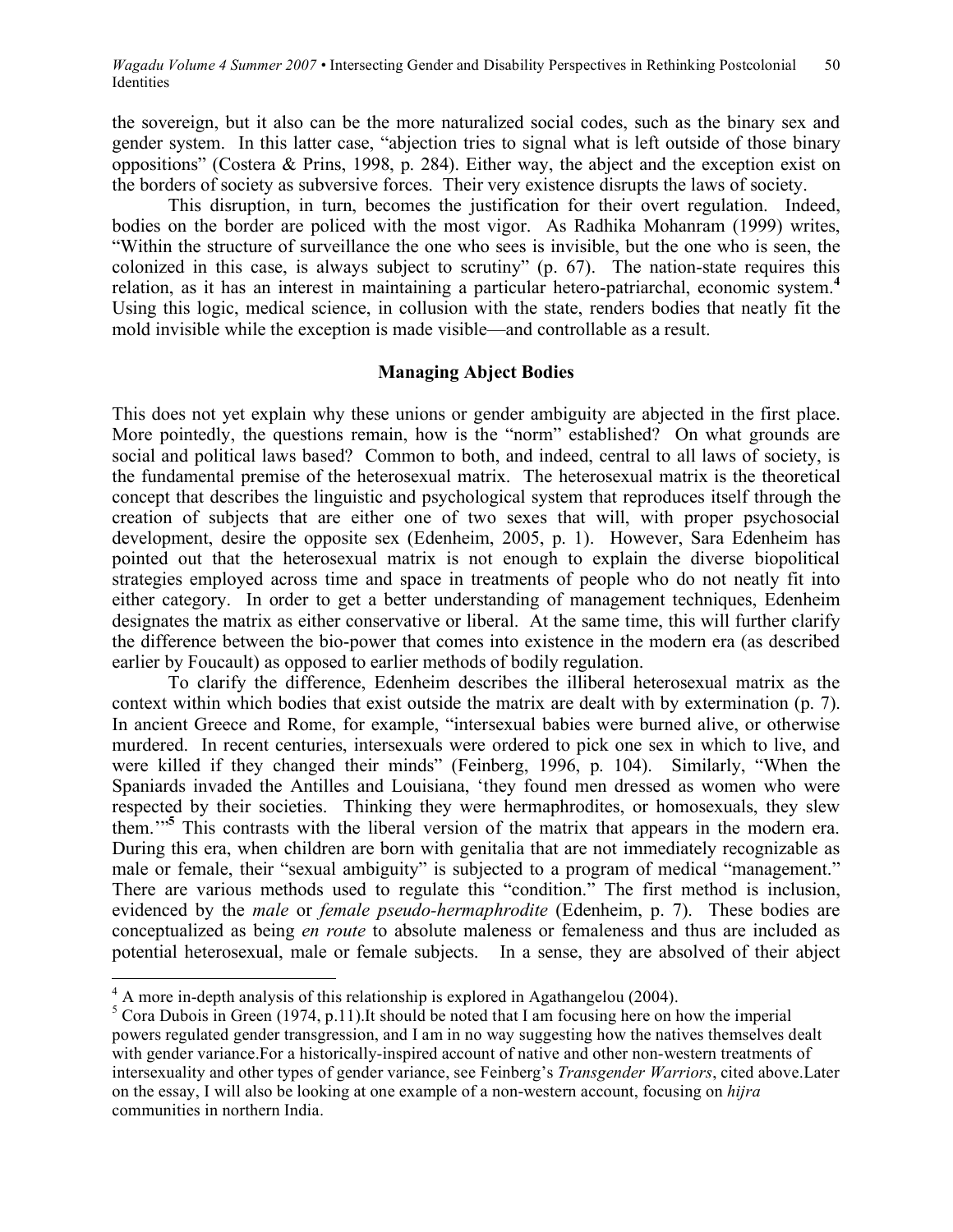condition. The second method of management is adaptation or assimilation through hormonal treatment and/or surgery (*ibid*.). Sally Haslanger (2000) observes, "the law protects individuals who are appropriately expressing their gendered/sexual nature, and it punishes those who are not; medicine is framed with the 'normal' packages in mind and undertakes to rebuild those who aren't normal in this sense" (p. 117). This is achieved through "an array of technologies that track bodies to their most intimate recesses" (Castronovo, 2001, p. 65). Technologies that modify and augment bodies, for example, are of utmost importance in this particular strategy. When people are born with what is deemed to be "ambiguous" genitalia—whether they are intersexual or not—they can be operated upon or given hormones in order to bring about the closest approximation to either pole of the socially constructed gender binary. In this category, the abjected body or exception is surgically altered and subsequently socialized into the dominant system, thereby erasing the conditions that rendered the body abject.

The third option is exclusion, which is exemplified by treatments of the *true hermaphrodite* (Edenheim, p. 7). This sub-division of intersexuality was originally coined in the 1830s (Fausto-Sterling, p. 37)—and continues today—to designate those bodies which possess mixed gonadal tissues. These bodies are conceptualized as "authentic" hybrids, and thus, excluded from the heterosexual matrix and treated as abject.However, while the first and second options operate primarily on assimilationist premises, the last option cannot rely so easily on social norms and surgical methods to assure compliance with the larger regime. This is the point at which the link between eugenic science and modern treatments becomes most apparent. Moreover, it is the point at which the difference between conservative and liberal strategies becomes less pronounced. Indeed, it speaks to Agamben's discussion of the lack of distinction between totalitarian and democratic regimes. **<sup>6</sup>** In brief, this theory draws a connection between the two regimes' biopolitical underpinnings and their equal potential to control and, in the extreme, annihilate life. While liberal techniques prefer assimilation, when that does not work, the abject body, or the exception in Agamben's terms, must be dealt with. In a totalitarian regime, for example, the intersex child is automatically subjected to the will of the state, and would be deemed unworthy of life. In a democratic society, the same conclusion might be reached, but the legitimacy of this conclusion is supported by "scientific proof." For example, modern science enables the parents to determine the chromosomal makeup of their child *in utero* through karotype testing. Such tests open the possibility that parents can abort unwanted fetuses.<sup>7</sup> The result is outlined by Sharon Preves (2003):

The threat that intersex poses to gender binarism has given rise to discourse surrounding potential elimination of intersex ambiguity. In fact, with the rise in the authority of medicine in our culture and the advent of potent genetic technologies, such as the late-twentieth-century Human Genome Project and its implications for genetic testing and prenatal screening, intersexuality may be in danger of technological extinction (Preves, pp. 48-49).

This type of prenatal screening is not unrelated to the colonial legacies<sup>8</sup> which have paved the way for the reproductive management of various "degenerate" populations. In a disturbing

<sup>&</sup>lt;sup>6</sup> The "inner solidarity" between democracy and totalitarianism is introduced on page 10 of Agamben. <sup>7</sup> A study was conducted over 19 months (March 1998 to September 1999) in England to collect data about how fetal karotype testing affected parents' decision to keep or terminate their pregnancy.The study found that in seventeen cases where fetal karotype tests discovered some form of sex chromosome

<sup>&</sup>quot;abnormality," the parents of six of the babies chose to abort (Abramsky et al., 2001, p. 464). <sup>8</sup> Alexander & Mohanty (1997) employ a similar approach in*Feminist Genealogies, Colonial Legacies, Democratic Futures*: "We use the formulation 'colonial legacies' to evoke the imagery of an inheritance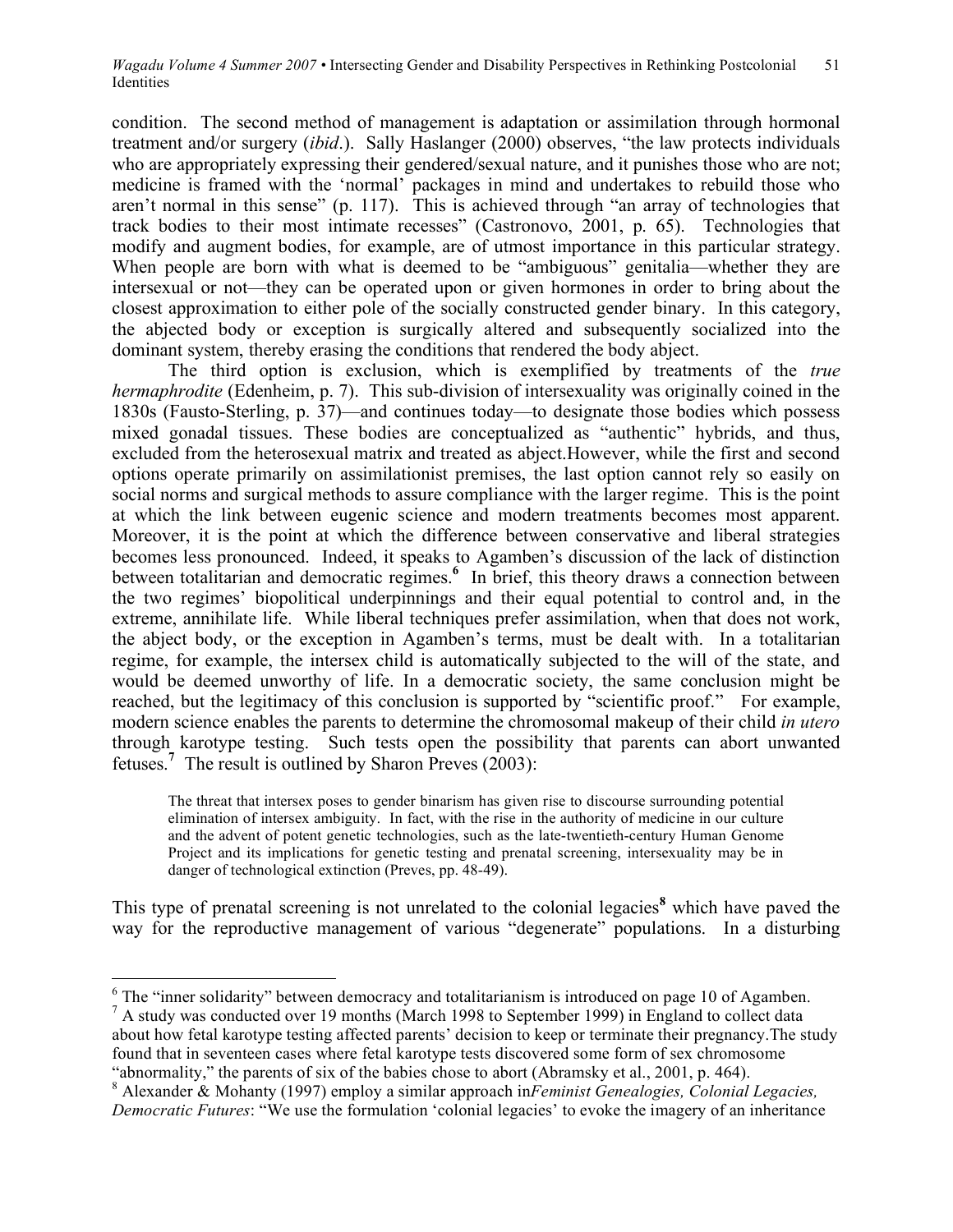correlation, the first map of the X chromosome in man emerged at the same time that genetic research was undertaken in Germany and employed by the Nazis to reveal "pathological dispositions" of various races (Agamben, p. 146). Those tests, in turn, were influenced by Victorian eugenic practices and beliefs. For example, Ann Stoler (1989) describes the racist discourse around interracial unions: "*Metissage* (interracial unions) generally, and concubinage in particular, represented the paramount danger to racial purity and cultural identity in all its forms" (p. 647). In the same vein, Angela Davis (2003) describes colonial scientists and complicit governments that "advocated birth control as well as compulsory sterilization as a means of eliminating the 'unfit' sectors of the population" (p. 355). Such unfit sectors included racialized populations, the poor, and any other segment that was deemed by the bourgeoisie to be morally degenerate. The overarching objective in such projects of reproductive control was to prevent degeneracy by positive eugenic selection or through elimination of the "unfit" (Stoler, p. 643). In other words, such programs determine and subsequently eliminate the "life that is unworthy to be lived" (Agamben, p. 123). While the examples listed here may seem disparate, they are unified in the colonial logic of "worthiness" that underpins these practices.

# **The Traits And Functions Of Monsters**

Explained in terms of the exception, the life that is unworthy to be lived is banned from the established order. In fact, Agamben describes the ban as the "The original political relation" (p. 181) because the exception is both inside—the intersexual born inside the prevailing gender regime—and outside—the intersexual's "ambiguity" suspending the law of gender. For the regime to exist, there has to be the banished figure. This figure lends legitimacy to the norms or laws by creating a foil to those very norms or laws. As Kristeva writes, "The abject has only one quality of the object—that of being opposed to *I*" (p. 1). Butler (1993) expands on this relation to explain subject formation. She contends that the dominant subject "is constituted through the force of exclusion and abjection, one which produces a constitutive outside to the subject, an abjected outside, which is, after all, 'inside' the subject as its own founding repudiation" (p. 3). Just as the regime creates and sustains its parameters through the banishment of the exception, the dominant subject—the white, heterosexual, able-bodied subject—demarcates its parameters and legitimacy as the dominant subject through the repudiation of the abject. Thus, the dominant regime on the macrolevel and the dominant subject on the microlevel force certain groups to inhabit abject zones, but paradoxically, they are zones which society cannot live without (McClintock, 1995, p. 72). In other words, the ban is necessary to consolidate the power and subjectivity of the dominant regime and subject. Such regimes are historically established within a very specific heterosexual, capitalist and patriarchal framework. To reproduce this structure, specific subjectivities are required, which make tools like the "ban" necessary.

It is important to note that subjectivity does not merely refer to the mind or metaphysical aspect of the abject, but the actual physical embodiment as well. Agamben writes, "The medieval ban also presents analogous traits: the bandit could be killed (*bannire idem est quod dicere quilibet posit eum offendere*") (pp. 104-105). The abject life is placed outside the borders of the rational order. Perhaps more accurately, it can be said that there is no life outside the border. As the quotations from *Il bando* suggest, bodies on the margins are disposable. To return briefly to the discussion on the conservative/liberal heterosexual matrix and the management of life, this theory becomes increasingly apparent when one considers past and present usages of

 $\overline{a}$ 

and to map continuities and discontinuities between contemporary and inherited practices within state and capital formulations" (p.xxi).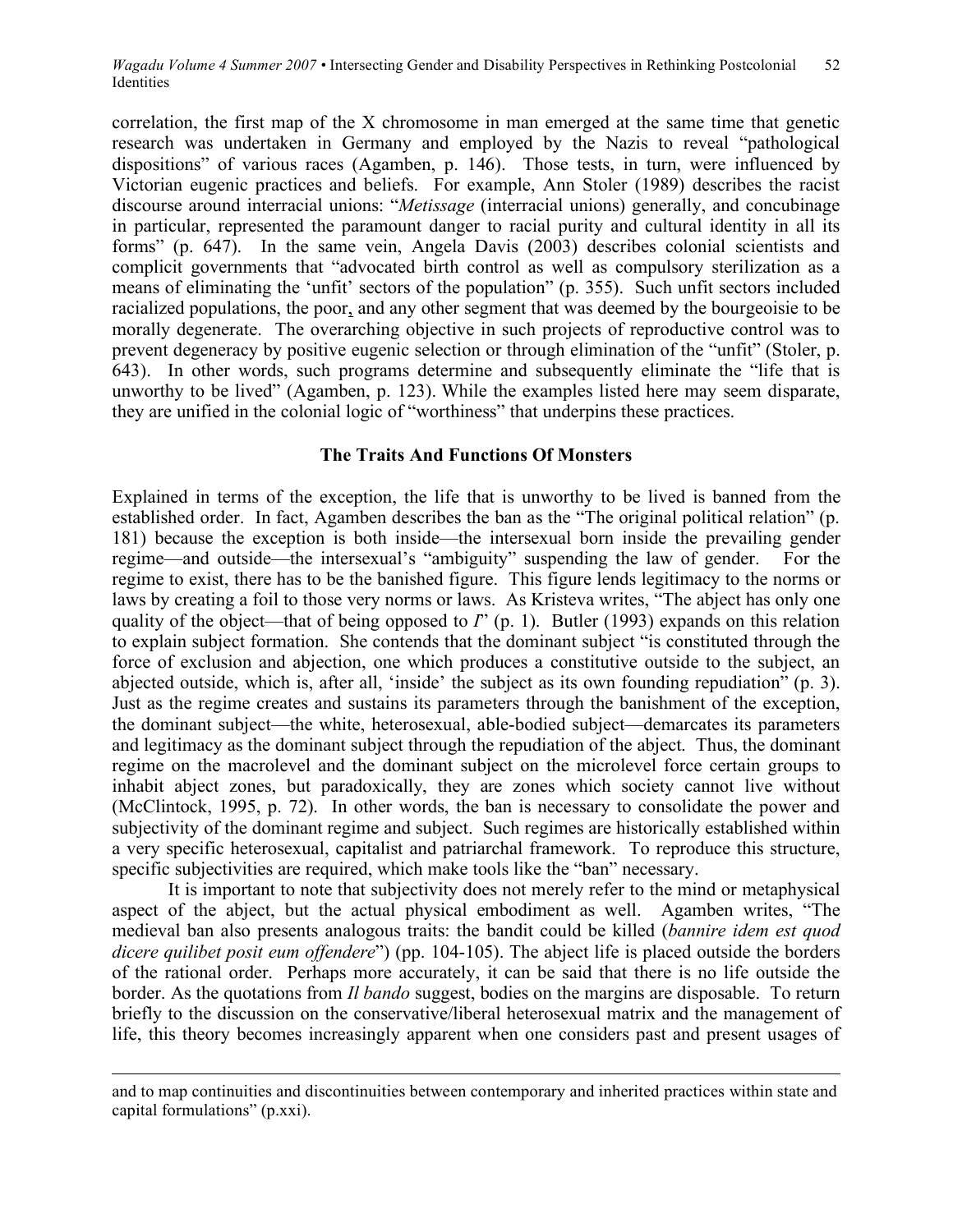reproductive technologies and genetic testing. This act of violence against the fetus, in addition to the surgical violence and abuse incurred by intersexuals has the effect of destroying the abject's subjectivity. Elaine Scarry (1999) contends that "the infliction of extreme physical violence deconstructs and unmakes the world of the person in pain" (p. 319). The voice is taken away from the abject and through annihilation or assimilation, the abject becomes subject to the enslaver's subjectivity.

Unfortunately, overt violence is not the only method that strips the body of its subjectivity. Violence can be covert when it takes the shape of the normalizing discourse that renders the abject as the ambiguous, hybrid monster figure. When one parent gave birth to an intersex child, she lamented, "Did you even see such a thing, half boy and half girl? … This thing here, you call this a person? There is no such thing as a person who is half male half female" (Morland, 2001, p. 527). These types of questions and beliefs held by the mother are generated in various institutions of society, but as we have seen thus far, the medical establishment plays a particularly crucial role. Take for instance, the statement of John Money, one of the leading medical authorities in the modern treatment of intersex children. In 1977, he outlined his advice to the parents: "Explanations can be based on the premise that the child has been born sexually incomplete—an extremely useful term that has saved many patients and their parents from the humiliation of having to hear words such as 'half boy', 'half girl', 'sexless', and so on" (Money in Edenheim, p. 9). While "half boy" and "half girl" are cautioned against, the explanation that the child is "sexually incomplete" does nothing to change the overall message that the child is not a whole person.

The fear of giving birth to a "half girl" or "half boy" speaks to the fear of hybrid bodies.Agamben uses the werewolf figure to illustrate this fear. He argues that the werewolf "is precisely *neither man nor beast*," and it "dwells paradoxically within both while belonging to neither" (p. 105). In this understanding, the abject and the exception become typified by the monster figure. Agamben equates the exception to the werewolf figure:

Pliny's legend of Antus also bears witness (Natural History, bk. 8), of the temporary character of the metamorphosis, which is tied to the possibility of setting aside and secretly putting on human clothes again. The transformation into a werewolf corresponds perfectly to the state of exception, during which (necessarily limited) time the city is dissolved and men enter into a zone in which they are no longer distinct from beasts (p. 107).

Similarly, Kristeva writes of the abject, "The abject confronts us, on the one hand, with those fragile states where man strays on the territories of *animal*" (Kristeva, p. 12). As a half human, the hybrid lacks full integrity because of its half animal status. At the root is the problem of coherence, borders, adherence to the law. The hybrid figure challenges these criteria in very crucial ways. The body is no longer coherently human; its half- animal status negates human law and its bodily demarcations are blurred.

The line between human and animal is not distinct; and neither is the monster's sphere of spatial existence. Agamben writes, "What had to remain in the collective unconscious as a monstrous hybrid of human and animal, divided between the forest and the city—the werewolf is, therefore, in its origin the figure of the man who has been banned from the city" (p. 105). As a result of the ban, the monster is homeless. It oscillates between the city—with the sociopolitical recognition that comes with it—and the forest, which represents lawlessness, chaos, bestiality. This relates to the fact that the monster exists as a kind of criminal, the banished "other" that refuses to conform.

In Abnormal: Lectures at the College de France, 1974-1975 (2003), Foucault summarizes,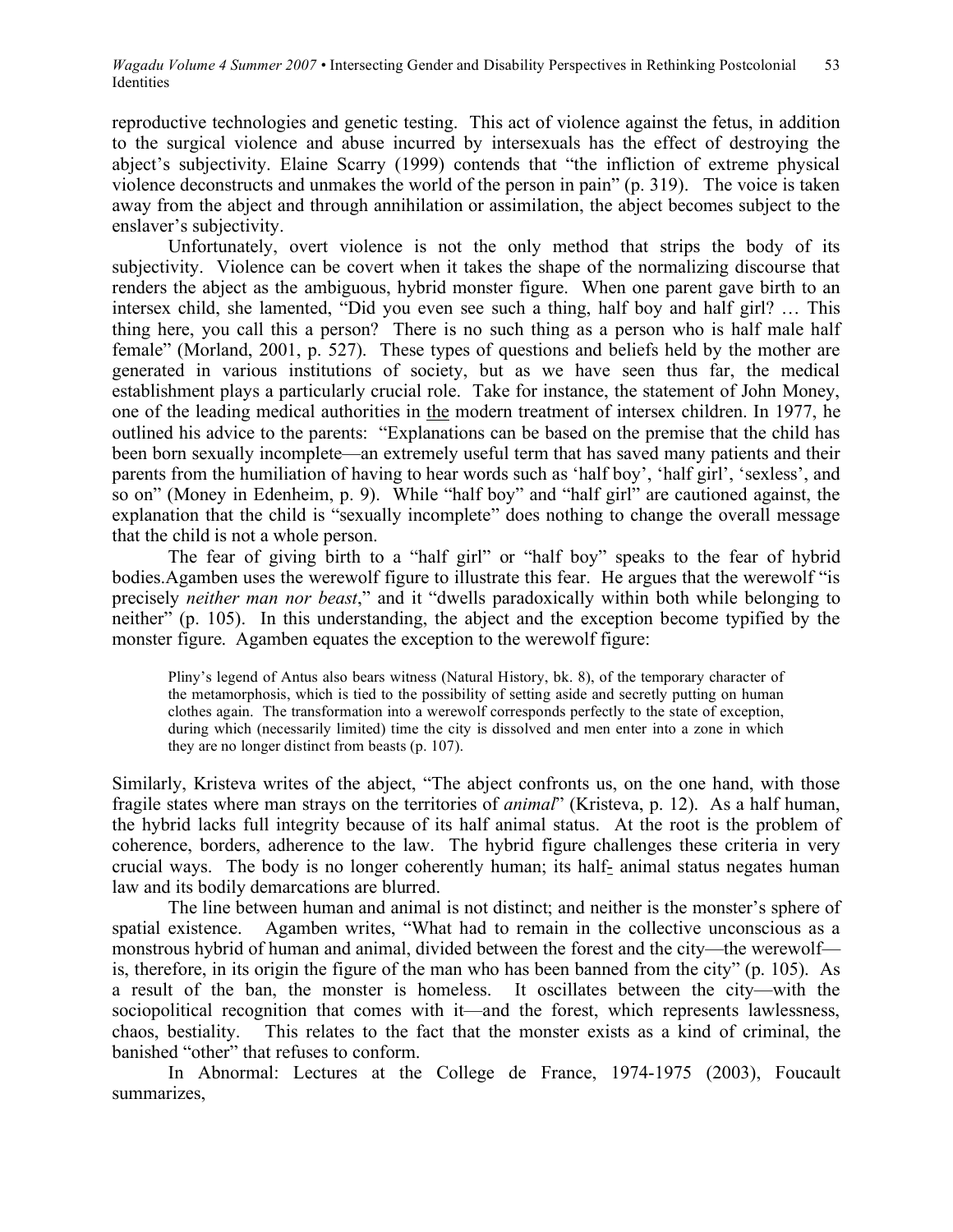The frame of reference of the human monster is, of course, law. The notion of the monster is essentially a legal notion, in a broad sense, of course, since what defines the monster is the fact that its existence and form is not only a violation of the laws of society but also a violation of the laws of nature … The monster combines the impossible and the forbidden. (55-56).

It is not the monster as anomaly that causes the greatest anxiety; but rather, its blatant nonconformity, its lack of adherence, to law. Thus, when Foucault writes that the monster embodies the "impossible" and the "forbidden," he speaks to those bodies that cannot be included in law and those bodies that stand to threaten its authority. As we will see, the hermaphrodite (mentioned directly in the above quotation from Foucault) has this potential, as do queer bodies and racialized bodies.

Throughout history, hermaphrodites **<sup>9</sup>** have been the subject of scrutiny and wonder. This fascination has not always been sympathetic. Indeed, probing into hermaphroditism often reveals larger discourses around sexuality, race and gender. During the Middle Ages, for example, Cohen highlights the link between hermaphrodites and sexuality:

'Deviant' sexual identity is similarly susceptible to monsterization. The great medieval encyclopedist Vincent de Beauvais describes the visit of a hermaphroditic cynocephalus to the French court in his *Speculum naturale*. Its male reproductive organ is said to be disproportionately large, but the monster could use either sex at its own discretion (p. 9).

In this quotation, the hermaphrodite is seen as hypersexual and potentially bisexual. As Foucault points out, "Homosexuality appeared as one of the forms of sexuality when it was transposed from the practice of sodomy onto a kind of interior androgyny, a hermaphrodism of the soul" (p. 43). Early sexologists believed homosexuality was caused by a blurring of one's "core" gender. Sexual desire, in this context, was intimately linked to one's gender expression or, in the case of the hermaphrodite, one's chromosomal sex. For example, in Jennifer Terry's (1999) *An American Obsession: Science, Medicine, and Homosexuality in Modern Society*, she looks at a study conducted in New York in 1935 on "Sexual Variance" (p. 178). At first, I thought this study and the accompanying photographs were about intersexuality given the focus on "sexual variance"—I took it to mean variations of biological sex, male and female. However, what became clearer was that the focus of this study was homosexuals, their behavior and anatomy. It is not surprising that the medical and sexological researchers involved, like those who studied racial anatomies in earlier years, drew conclusions that male and female homosexuals had unusual genitals. Homosexual women were described as having unusually large clitorises and thereby predisposing them to hypersexuality (Somerville, 1996, pp. 246-247). This particular "affliction" was also chronicled throughout the early to mid-twentieth century in relation to other "unsavoury" classes, including native and African women, prostitutes and white working class women in the U.S. and Britain (Terry, p. 34).

In contemporary medical practice, sexuality continues to be a major concern. If a child is born whose genitals do not fit arbitrary measurements or aesthetics, they are either reduced or enhanced. An intersex child whose penis is less than 0.6 inches will be operated upon to "cut down" the organ to create female genitalia while an intersex child who has a clitoris that is deemed to be "too large" will be similarly modified.**<sup>10</sup>** Kuhnle and Krahl explain that the main

<sup>&</sup>lt;sup>9</sup> In this section, I will use the term "hermaphrodite" as opposed to "intersex" because of the historical context.<br><sup>10</sup> According to Fausto-Sterling (1995), newborns whose penis is less than 0.6 inches long raise medical

concern (pp.130-131).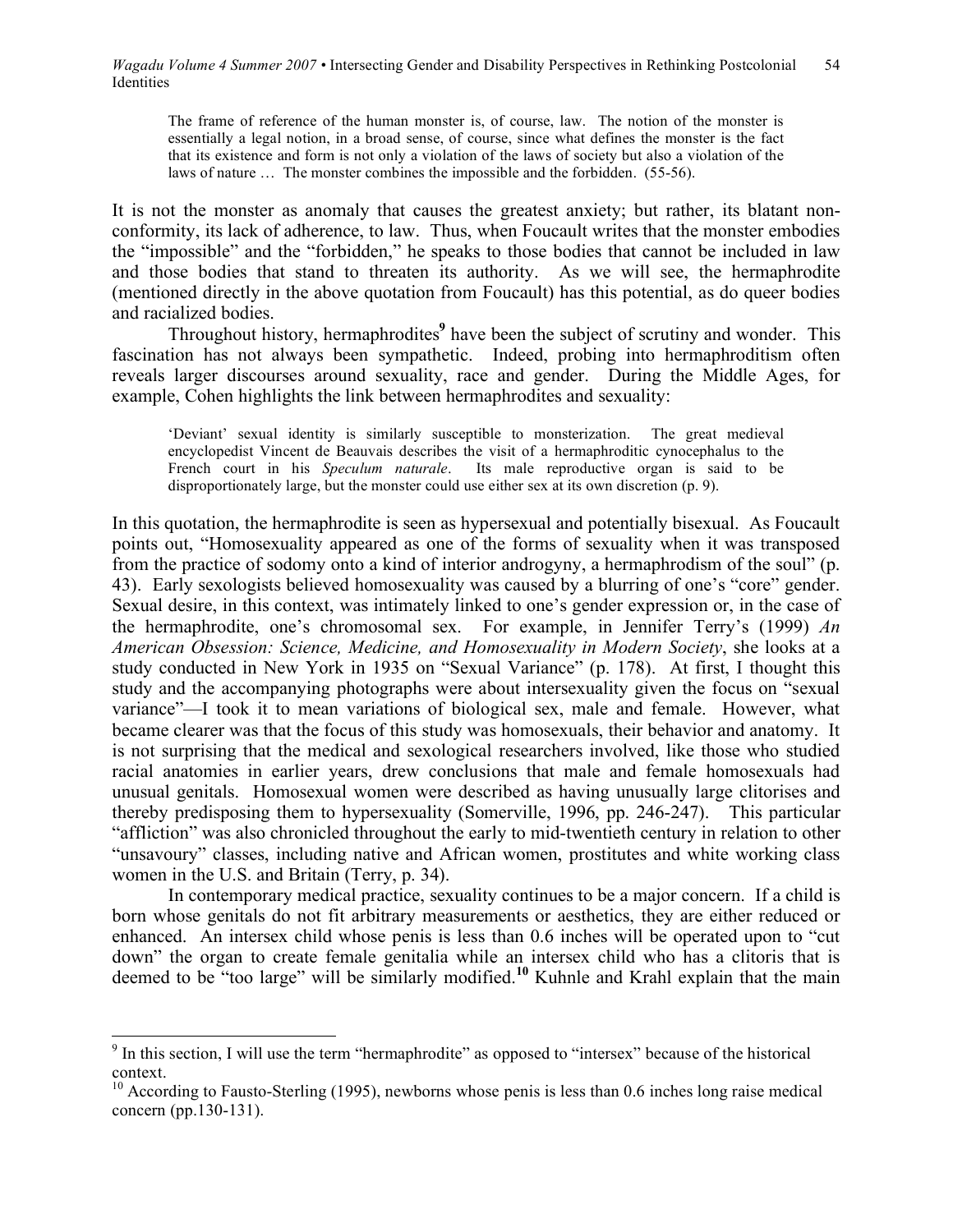criteria for determining the sex to which the intersex child will be assigned depends on "functionality, future pubertal development, and fertility" (p. 88).

We also note the importance of genital size and the links with racism and homophobia. As Fausto-Sterling (1995) explains, in addition to the 0.6 inch requirement, "In childhood, all that is required is that he be able to pee in a standing position. In adulthood, he must engage in vaginal heterosexual intercourse" (pp. 130-131). This requirement of heterosexuality also contains within itself the implicit prohibition on homosexuality. For, if a child who is identified as a female "in development" has a clitoris that is too large, she may be able to penetrate another female. For a child who is born with a penis that is too small, the fear becomes not only that he will not be able to penetrate women but that he will become queer by default. It is unsurprising then, that our monsters have also been queered. As Puar and Rai contend, "monsters and abnormals have always also been sexual deviants" (p. 119). Take, for example, the vampire. Michael Hardt and Antonio Negri (2004) write,

Since Bram Stoker's Count Dracula landed in Victorian England, the vampire has been a threat to the social body and, in particular, to the social institution of the family. The threat of the vampire is, first of all, its excessive sexuality. Its desire for flesh is insatiable, and its erotic bite strikes men and women equally, undermining the order of heterosexual coupling (p.193).

Just like the hermaphroditic cynocephalus of the French court, vampires threaten heterosexuality through their bisexual potential. The link between the hermaphrodite and the monster, of course, highlights the relationship to the abject and the regulation of bodies. In other words, if the monster embodies abject qualities—which include bisexuality as the "ambiguous" sexuality, the general population will avoid such behavior because they will be associated with monstrosity. As a result, the monster then becomes a very effective tool of social control and management.

This type of sexual control, however, cannot be understood without a closer analysis of its connections with racialized bodies. Take, for example, the work of Ambroise Paré who writes, in 1573, a "scurrilous account of the monstrous sexual practices attributed to female hermaphrodites—living in far away places like Africa—who take advantage of their monstrosity by indulging in the filthiest of practices: same-sex sex" (Braidotti, 1999, p. 291). Taken with the "disproportionately large" reproductive organ described by de Beauvais, we see a strong connection between intersexuality, monstrosity and racism. Moreover, the heterosexual matrix is strongly stigmatized by the potential for same-sex sex. Like de Beauvais' monster who could oscillate between having male and female genitalia and thus engage in homosexual practices, the African female hermaphrodite could also perform homosexual (read: monstrous) sexual behavior. This fascination with the African female body dates back to the Victorian era, with the rise of eugenics and science's obsession with African female genitalia. Such women were believed to have unusually large clitorises—a trait they apparently shared with sexual inverts (lesbians) (Somerville, pp. 246-247).

As the example of the African hermaphrodite shows, the link between sexuality and race—as dictated by genitalia—is pervasive in constructs of the black body. Franz Fanon (1967) argues,

We can now stake out a marker. For the majority of white men the Negro represents the sexual instinct (in its raw state). The Negro is the incarnation of a genital potency beyond all moralities and prohibitions. The women among the whites, by a genuine process of induction, invariably view the Negro as the keeper of the impalpable gate that opens into the realm of orgies, of bacchanals, of delirious sexual sensations…. We have shown that reality destroys all these beliefs. But they all rest on the level of the imagined (p. 177).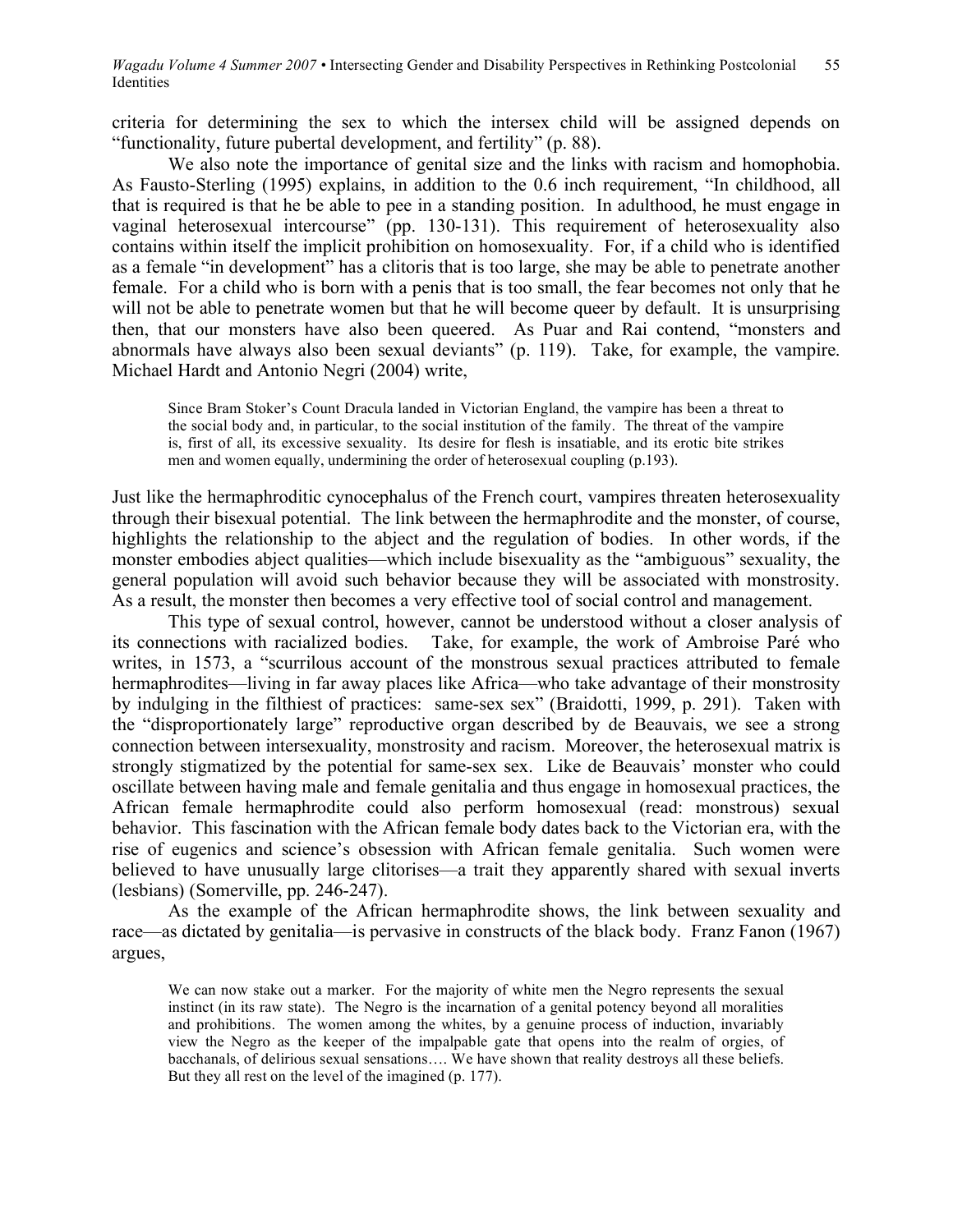In this passage, the black body represents excess, a "genital potency beyond all moralities." The key link to intersex here is the focus on the genitals as being the primary site of immorality. The body dictates the personhood, but more specifically, the gendered body dictates personhood. Thus, the biopolitical strategy for managing such bodies becomes focused on the genitals. For racial "deviants," the method of control can become, as Abdul Janmohamed (1992) notes, a literal or symbolic castration. He argues that this not only limits the black body's access to the phallus, but also becomes a way to cleanse the body of its offending parts (p. 107). The same colonial logic permeates the genital mutilation of intersex children. To illustrate this point, I surveyed images of hermaphroditism and intersexuality from the seventeenth to the twenty-first century in influential medical textbooks, journals and reports (Gregersen, 1982; Money, 1968; Money & Wolman, 1980; Overzier, 1963; Simpson, 1976; Warner, Wright & Yates, 1979; Wilson, 1988). Of the examples provided, very few works depicted non-white bodies. Considering the Victorian fascination with African bodies, specifically the genitals of African males and females, one potential answer could be that non-white bodies were already assumed to be abnormal. African genitals were "scientifically" found to be larger than the "norm," (Somerville, 1996; 2000) which further implies that white intersexuals—or any white person whose genitals are outside the arbitrary measurements or aesthetics—are particularly threatening because they break their racial bodily boundaries. Their "abnormal" genitals verge on nonwhite.<sup>11</sup>

# **Images, The Gaze And Monsters As Spectacles**

This is not to suggest that there were no non-white people in the images I found. On the contrary, black bodies were present in many photographs, not necessarily as "intersex" or "hermaphrodites," but as "curios" in their own right. Franz Fanon speaks to this "freak show" or "body as spectacle" phenomenon in his description of his encounter with a white child. The little girl exclaims, "Mama, see the Negro! I'm frightened!" (p. 112) and "Mama, the nigger's going to eat me up" (p. 114). Fanon's example is not merely analogous to the testimony offered by the intersex person. Instead, they share a common relationship to the gaze. Their bodies both become part of a visual economy, which Jonathan Beller (2001) defines as

the historical transformations of visual attention into a socially productive activity (sensual labor) realized by, and as shifts in, visual cultural technologies. In brief, the image during the twentieth century achieve an economic logic; today, it functions economically at a variety of levels including the extraction of biopower from spectators and the organization of their desire (pp. 333- 334).

Beller limits his analysis of the visual economy to the twentieth century, but I would argue that it reaches back much further than that. After scanning "medical" photographs as well as several sketches of hermaphrodites (in earlier images) and intersexuals later on, it became clear that images are more than just one-dimensional, objective sources of data. Instead, bodies are transformed into commodities, "trafficked"**<sup>12</sup>** in medical texts in the name of modern notions of progress, truth, finding a cure, etc. They are exchanged through the visual economy, one that extracts biopower—the power invested in life itself—from the subjects in the image, and uses it to construct the subjectivity of the viewer as well as the viewed. As Beller notes, "we consume

<sup>&</sup>lt;sup>11</sup> For a more in-depth discussion of the concept of "white but not quite," see Agathangelou (2004).<br><sup>12</sup> See Rubin (1990, pp.74-113) for a more in depth discussion of how certain groups of people become

commodified and exchanged in different cultural and historical contexts.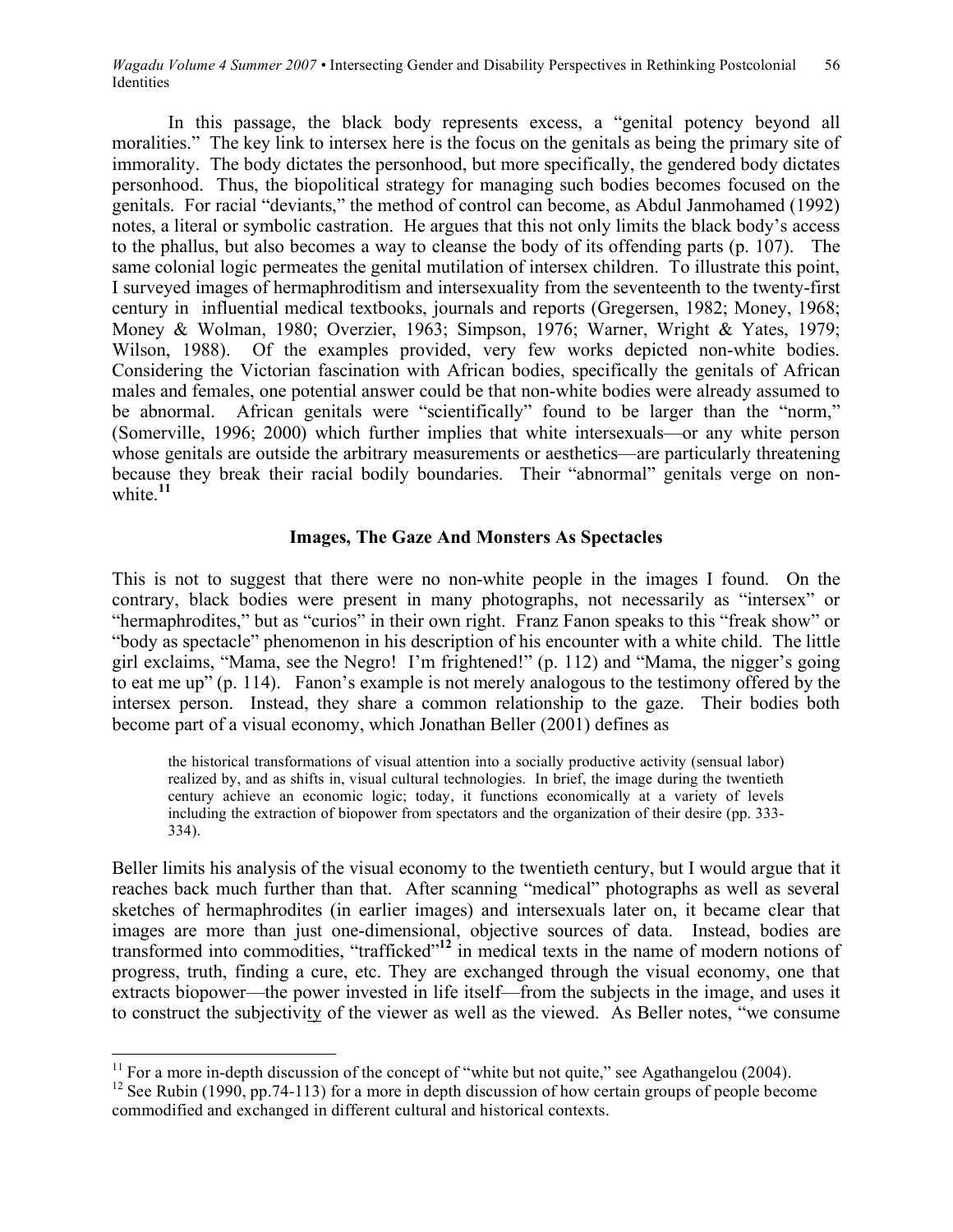images in order to maintain ourselves as such" (p. 343). The image organizes desire by clearly demarcating life that has been framed as marginal, which is defined both as repulsive in its defiance of gender norms and attractive or desirable in its exoticness. **<sup>13</sup>** In so doing, it functions as a kind of immaterial or "sensual" labor, to use Beller's term, in the visual economy because, by marking the bodies in the images as deviant, they reproduce a particular gender order alongside the subjectivity of those involved in the process. Bodies, in a commodified form, become vital to social reproduction.

William Spanos (2000) elaborates on this point. He traces the origins of this type of relationship between the "seer and seen" back to the relationship between the Ancient Greeks and Romans. Specifically, he argues that the Romans

reduced the originative peripatetic thinking of the pre-Socratics and even the classical Greek philosophers to a derivative, calculative, and institutionalized mode of thought. Despite the obvious historically specific variations, the Occident has been essentially imperial ever since the Romans *colonized* and *pacified* an errant, polyvalent, and differential thinking that, as such, was not amenable to their polyvalent imperial project (p. 5).

What this passage signifies is the point at which the dynamic, multi-faceted and *peripatetic* philosophizing while walking—style of the Greeks was conquered and transformed into a stagnant, fixed mode of thought. This developed into the ontological foundations of Western metaphysics which relies on this relationship, one that defies free-flowing movement to one that is supervisory and fixes the object of study under its gaze. Indeed, "metaphysics" in Spanos' work is translated to "over-seeing" (p. 9). It is "inquiry beyond or over beings which aims to recover them as such as a whole *for our grasp*" (*ibid*.). This inquiry begins from a "privileged vantage point 'beyond' or 'above' them [the object of study], that is, from a distance" (*ibid*.). He goes on to argue that this gaze, then, has historically been a functional way of producing the "docile and useful body" (p. 11) that Foucault argued was the function of modern biopolitics in *The History of Sexuality*. Indeed, Spanos contends that increasingly, the "super-vision and reformation of the amorphous multiplicity of 'deviants'—beggars, idlers, criminals, madmen, school children, and so on…haunted the bourgeois Norm" (p. 25). So what does this theory mean for a study of the medical visual economy of intersexuality?

First, this privileged position of vision creates a kind of violence because it privileges the viewer and demonizes the seen. Seeing is the first step to understanding, and to understand is to "master" or to "dominate." It is not coincidental that our language structure and mode of thought privileges vision when one considers common phrases about understanding. Spanos points to phrases like "seeing what another means" or "inspecting a body of knowledge," or, particularly relevant to the study of intersexuality, the notion of "demonstration"—all such concepts refer to the (con)quest for truth (p. 18). This latter word is relevant because, as Alice Dreger (2000) notes, "the practice of displaying voiceless, virtually identity-less patients to large numbers of other medical professionals will not change simply by the recognition that it may harm the patient. The word *monster* shares the root with *demonstrate*, the *monstrous* is that which portends" (p. 170). This relationship becomes painfully clear when looking at images of intersexuality, or hermaphroditism from around the seventeenth century and earlier; the hermaphrodite *is* a mythical monster. **<sup>14</sup>** While literally constructed as a monster in the past, even more contemporary images, in their "demonstration" of a culturally conceived anomaly, also contribute to a sort of monstrous reading of intersexuality.

 $13$  For a psychoanalytically-inspired theorization of such responses of attraction and repulsion, see Kristeva.

 $14$  See images reproduced in Wilson (1988) and Reis (2005) as examples.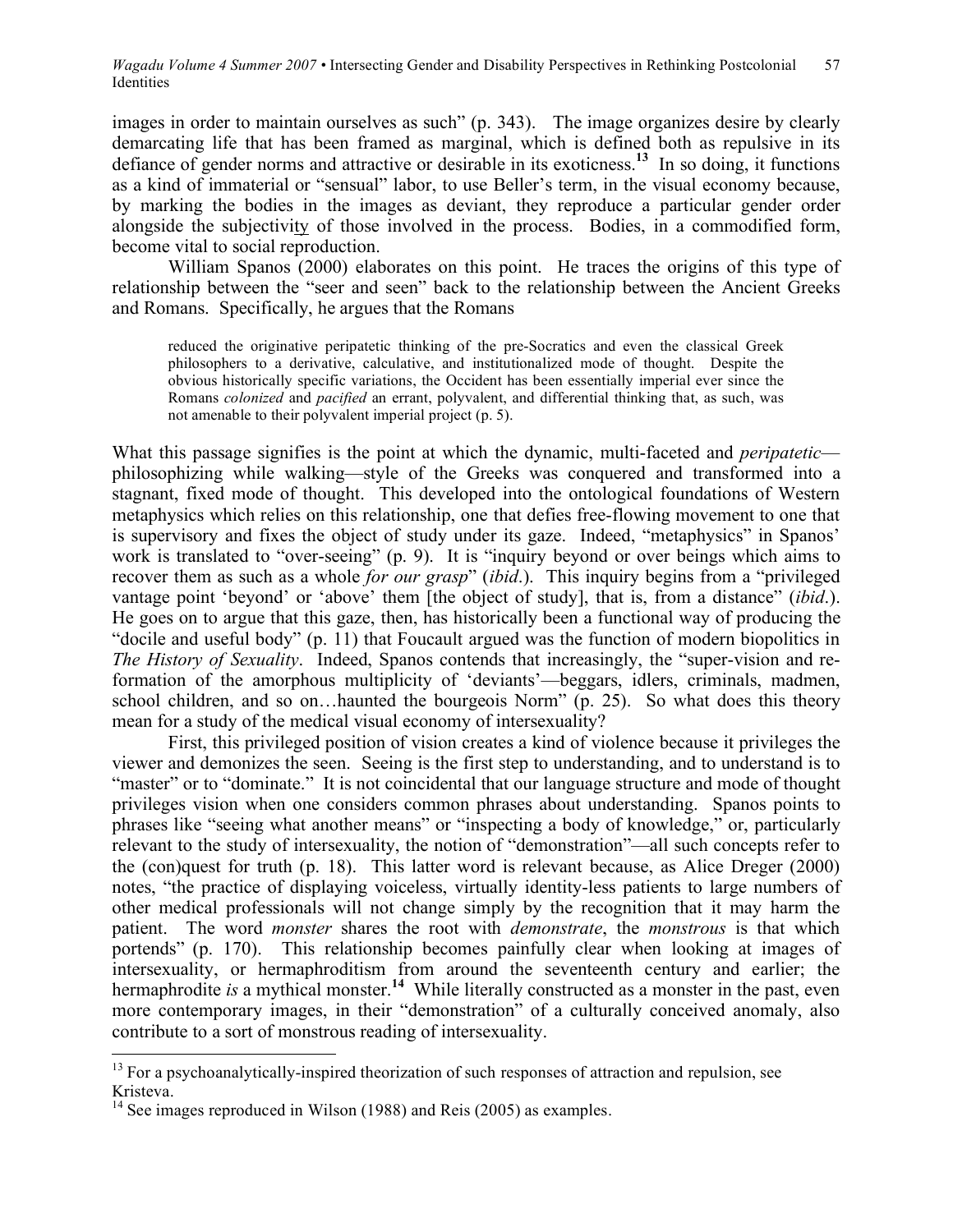Many people, in hindsight, remember their experience of being photographed as in a manner that made them feel like a "freak." The very fact that they are photographed in the first place implies this freakishness, since many have argued that these medical illustrations do not necessarily benefit the person at all (Creighton et al., 2002). In fact, these photographs become a way to freeze the intersex person in time and space, reducing their subjectivity to a voiceless object of study or a specimen to be collected, studied, and understood or mastered. Kim, among other intersexuals, felt "like insects tacked to a board for study" (Dreger, p. 162). Under the supervision of the central eye (the physician), the intersex person in both life and particularly in the photograph is reduced to "a visible, self-present, and docile object in space set before the eye of the subject to be measured and managed" (Spanos, p. 18). This, of course, is the main thrust of Western metaphysics. Spanos describes this as "[t]he reductive ontological drive to settle or fix by simplifying what in essence is unsettlable, unfixable, and irreducible," which is, "the metaphysical prerequisite to transform that which defies naming into *manageable* and exploitable objects" (p. 19). The intersex body is seen as transitory, not fully developed into the fixed gendered positions. They blur the gender boundaries; they are bodies in motion. Thus, by capturing these bodies on film, their fluidity becomes stagnant, easily viewed "from above," through a lens, and rendered more manageable as a result.

### **Resistence To Biopolitics From "Above"**

In *The Penal Colony*, Kafka (1976) writes, "You have seen how difficult it is to decipher the script with one's eyes; but our man deciphers it with his wounds" (p. 204). Each intersex person who has been subject to gender assignment surgery bears the wounds of the violation. Their gender transgression is written on the body, etched out between their legs. But the violence is not only made flesh; it cuts deeper into the psyche that has been scarred after a lifetime of social and medical manipulation and abuse. **<sup>15</sup>** Their abject status has rendered them vulnerable to the harshest wrath of the empire. Thus, it is of the utmost importance to remember that "when the social horizon is defined in biopolitical terms, we should not forget those early modern stories of monsters" (Hardt & Negri, 195).

But at the same time, this understanding need not doom the abjected body to eternal desubjectification and violence. For it is also true that, by shattering the "codes of legitimacy," (Costera & Prins, p. 277) the abject body "also produces power that facilitates resistance, rebellion, evasions and disruptions" (Bakare-Yusuf, 1999, p. 313). Or as Shildrick and Price predict, "if the body itself is not a determinate given, then the political and social structures that take it as such are equally open to transformation" (pp. 7-8). This is precisely the point Hardt (2006) makes in "Affective Labor." In this article, Hardt considers biopolitics and shows how resistance is possible from within that system. Specifically, he underscores that while biopower is extracted from "above"—as we have seen in our study of intersexuality and medical science biopower from "below" is also possible. What this means for us is that bodies that have been positioned as "abject" can harness that biopower and reroute the relationship. In other words, power is not only top-down. This is especially true if one considers that "safe spaces" and intersex activism<sup>16</sup> have increased in recent years, alongside a growing body of literature that is

<sup>&</sup>lt;sup>15</sup> Cheryl Chase of the Intersex Society of North America observes, "The child is left genetically and emotionally mutilated, isolated and without access to information about what has happened to them.The burden of pain and shame is so great that virtually all intersexuals stay deep in the closet throughout their adult lives" (Feinberg, p. 104).<br><sup>16</sup> Chase is an example of an early activist and is the director ofISNA, which offers support for

intersexuals and advocates for rights and education.Apart from ISNA, there are also groups such as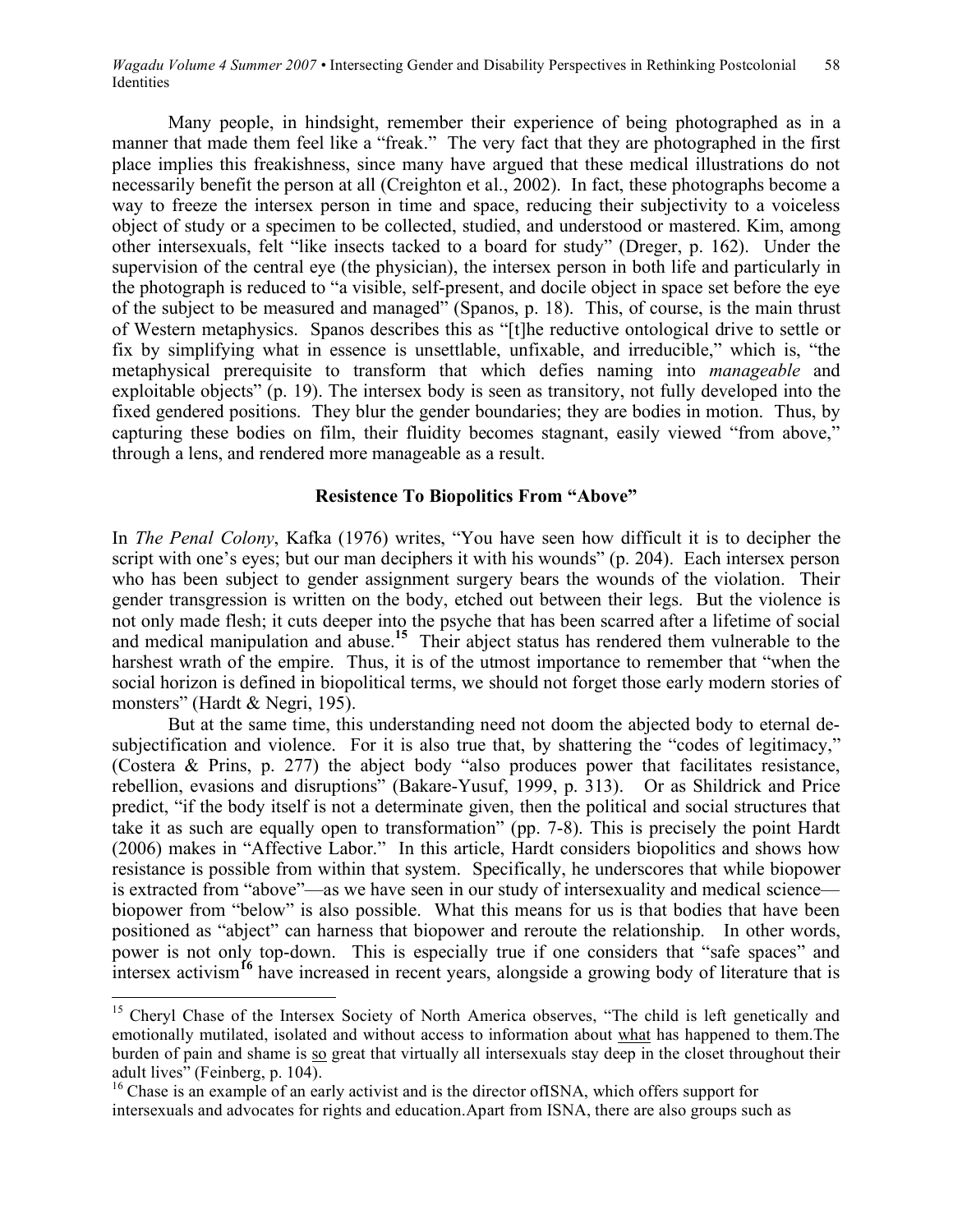critical of the medical practices outlined in this paper. **<sup>17</sup>** Indeed, through the work of these activists, the fallacy of the sexual dichotomy is revealed, while simultaneously thrusting into the spotlight related constructions of homosexuality and race. As a body on the border-line. spotlight related constructions of homosexuality and race. intersexuality exposes the fragility of social laws as well as juridical laws that are premised on such false dichotomies. In doing so, they simultaneously force society to consider these alternatives while pushing for economic support, health care, and other changes.

# **Resistance Away From "Home"**

In North America, intersex activists have been continuing the struggle against heteropatriarchal, capitalist and racist relations of power. Indeed, the focus of this paper so far has been on treatments of intersexuality in North America. This has been done on purpose, in an effort to turn the gaze inward, instead of focusing on the "foreign" monsters that "beckon from the edges of the world" (Cohen, p. 18). Stories of "African genital mutilation," for example, litter conversations on popular North American talk shows, stories that are often met with a gasp from fascinated audiences, horrified at the practices of "backward people" abroad. However, Patel urges us to examine the "home," (p. 19) constantly assessing how our very own kitchens are racialized, classed and gendered. This is an invitation I take seriously, which is why I have been interested in exploring colonial legacies that infuse western treatments of intersexuality.

However, in my effort to examine genital imperialism at home, I also do not want to reinforce the notion that the west is the primary source of such thinking , that these practices, rooted in colonial belief systems, have been monolithic or hegemonic in how other cultures have treated intersexuality or other forms of gender variance. Without claiming to speak authoritatively on the subject—indeed, an in-depth analysis would require more time and space than I have at my disposal—I will look at Indian *hijras* to offer an example of alternatives to Western modes of intersexual treatment. By looking at the works of Patel alongside an article by Bakshi, I will highlight some of the ways that the *hijras* complicate an analysis of gender transgression. In many ways, *hijras* have either subverted or completely side-stepped colonial influence on gender norms. However, in other ways, the monster phenomenon endures, as well as certain gender and class power imbalances. Not meant to be exhaustive, this analysis will hopefully open the discussion of other types of resistance that pre- and post-date colonialism, and how the experience of colonialism affected or left unchanged the gender relations in a specific Indian context.

As stated, *hijras* have pre-dated colonial occupation and persist in its wake, but their precise origins are unknown. In *hijra* songs, most references to origins stem from mythology (Bakshi, p. 214). Equally as elusive is the precise definition of *hijra*. Some anthropologists have described *hijras* as "eunuchs," or "hermaphrodites…with a physical defect, natural or acquired." Others equate *hijras* to male prostitutes, or "passive homosexuals" (p. 213). "Ultimately," however, Bakshi argues that "any working definition of hijras must take into account their subjective perception as 'neither man nor woman'" (*ibid*.). This latter concept, a subjectivity defined not in the affirmative, *what is*, but *what it is not*, is interesting. It implies a space in between or beyond, a hybrid identity that is not half-something-else but rests instead in a unique space outside of the binary. It is also interesting that the *hijra* in this article is associated with

 $\overline{a}$ 

Hermaphrodites with Attitude and GenderPAC. There have also been coalitions between intersexuals and transsexual and transgendered activists.See Chase (1998).<br><sup>17</sup> See works cited previously by Fausto-Sterling, Preves, Creighton et al., Feinberg. Also, see Wilchins

<sup>(1997);</sup> Valentine & Wilchins (1997).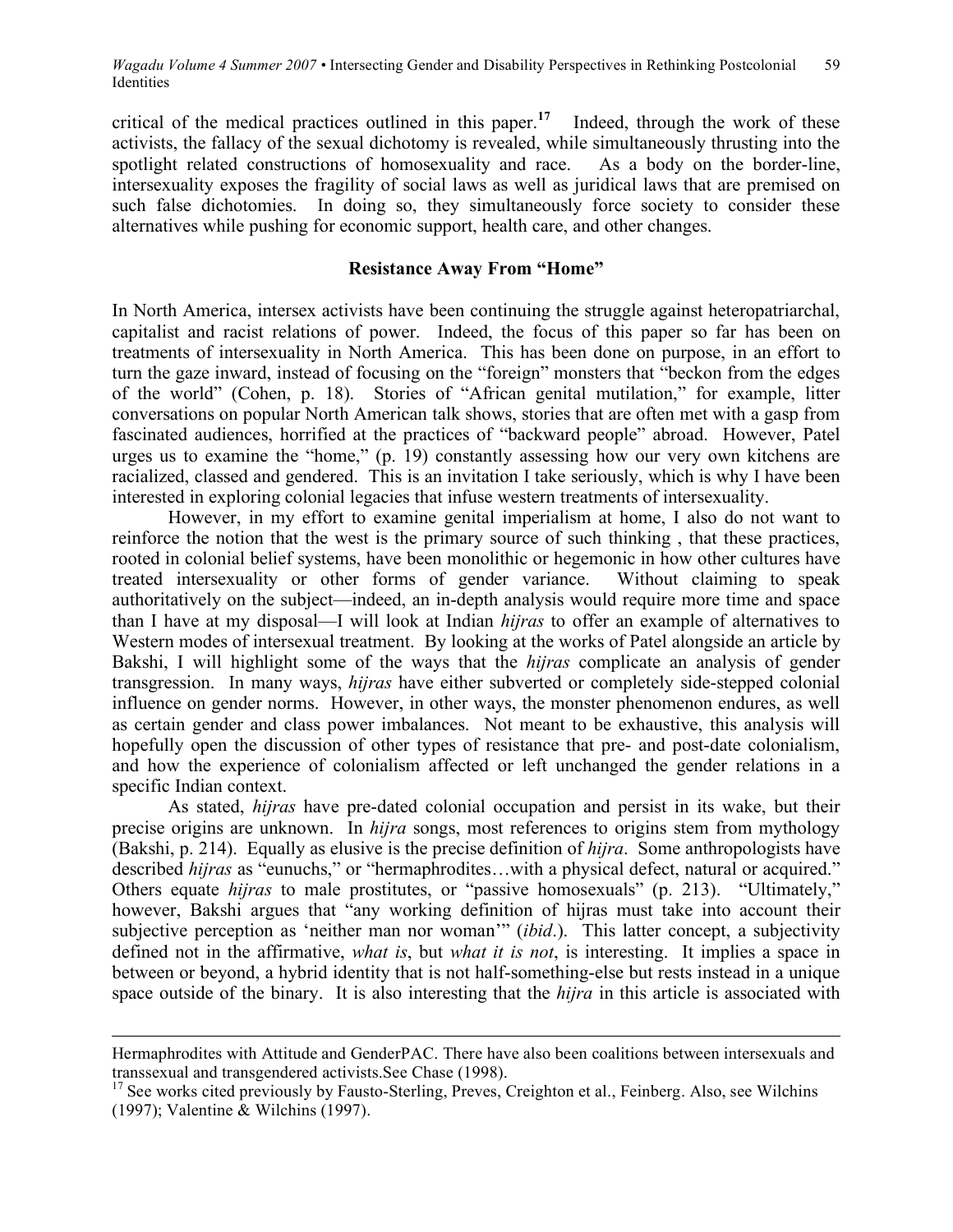hermaphroditism, but Bakshi asserts that the actual occurrence of intersexuality at birth is rare. By contrast, the author says that most *hijra* are men who undergo "voluntary castration and penectomy while 'possessed' by the Goddess Bahuchara" (*ibid*.). This diverges from the experience of many intersexuals in the West who, operated upon as infants, do not have a choice in the matter. The doctors and parents make the decision at birth whether or not to perform surgery on the genitals of their children. While the element of "choice" involved in the *hijra* community about surgery is a progressive change from the way things have been done, and continue to be done, in the West, there are some other issues that the definitions raise. For example, in English translations, Bakshi asserts that

hijras have been relegated to the categories of eunuchs and hermaphrodites, i.e., emasculated biological males and intersexed 'males' whose sexual organs are ambiguous at birth or who suffer from a genetical malformation…most hijras are born with normal male sexual organs and voluntarily undergo surgical castration to become a part of the hijra community (p. 215).

In his description, while he tries to create space for an autonomous *hijra* identity, he simultaneously forecloses or subordinates the space for intersex identities as such. He suggests that one is "relegated" to the status of hermaphrodite, that intersex individuals "suffer from a genetical malformation" in contrast to the "normal male sexual organs." Such framing reproduces intersexuality as an inferior, abject condition. This type of assessment appears in western medical textbooks as well, which raises the issue that perhaps post-colonial identifications may not have been able to extricate themselves completely from the influence of the west.

There are other aspects of *hijra* life that complicate such influences. For example, Bakshi notes that "The hijra community is an integrated and inseparable part of the Indian social fabric and is 'undoubtedly related to the variety and significance of alternative gender roles and gender transformations in Indian mythology and traditional culture'" (p. 212). He illustrates this point by suggesting that while North American drag queens, for example, present a spectacle within the context of a gay audience, the *hijras,* by contrast, perform at religious ceremonies within the mainstream culture (p.216). On the one hand, this integration seems like a pleasant departure from the abjected bodies produced in the west. However, on the other, this type of integration should not be accepted at face value. An analysis by Patel provides some insight into the conditions of this integration. First, Bakshi contends that the mainstream audience of *hijras* are men, women and children (*ibid*.). However, Patel's recollection of *hijras* at her aunt's wedding was quite different (p. 14). In her experience, the men in the audience negotiated with the *hijras* about the content of the show as well as the payment that would be due. Also, Patel notes that when the *hijras* entered the room, her mother panicked and made sure the female children left the room. This causes Patel to wonder why *hijras* have been hailed as the ultimate, queer hybrid figure while leaving the gendered relations between the *hijras* and the audience unclarified.**<sup>18</sup>**

Indeed, Patel also suggests that *hijras* are fully integrated into mainstream society by pointing out that, even as a child, she remembers knowing full well about the "shanty towns" (p. 10) where the *hijras* lived. This community was a upper class community, in relation to non*hijra* bodies and also to spatial organization. Moreover, as Bakshi recognizes, the "hijras have few political rights" (p.214). Such differences, in terms of class, space and political access

<sup>&</sup>lt;sup>18</sup> Patel writes, "Depicted in the semiotics of purity and primitivism, *hijras* appear in scholarly literature as authentic urban (though ruralized) savages whose celebrated gender inversion organizes itself around masculinity but slips into some intermediate embodiment. Absent from most of these portrayals is any explicit discussion of class, colonial subjugation, nationalism, or abjection (the allure of a fetishized utopian body newly minted from past anthropological coin having proved too lucrative)" (p. 9).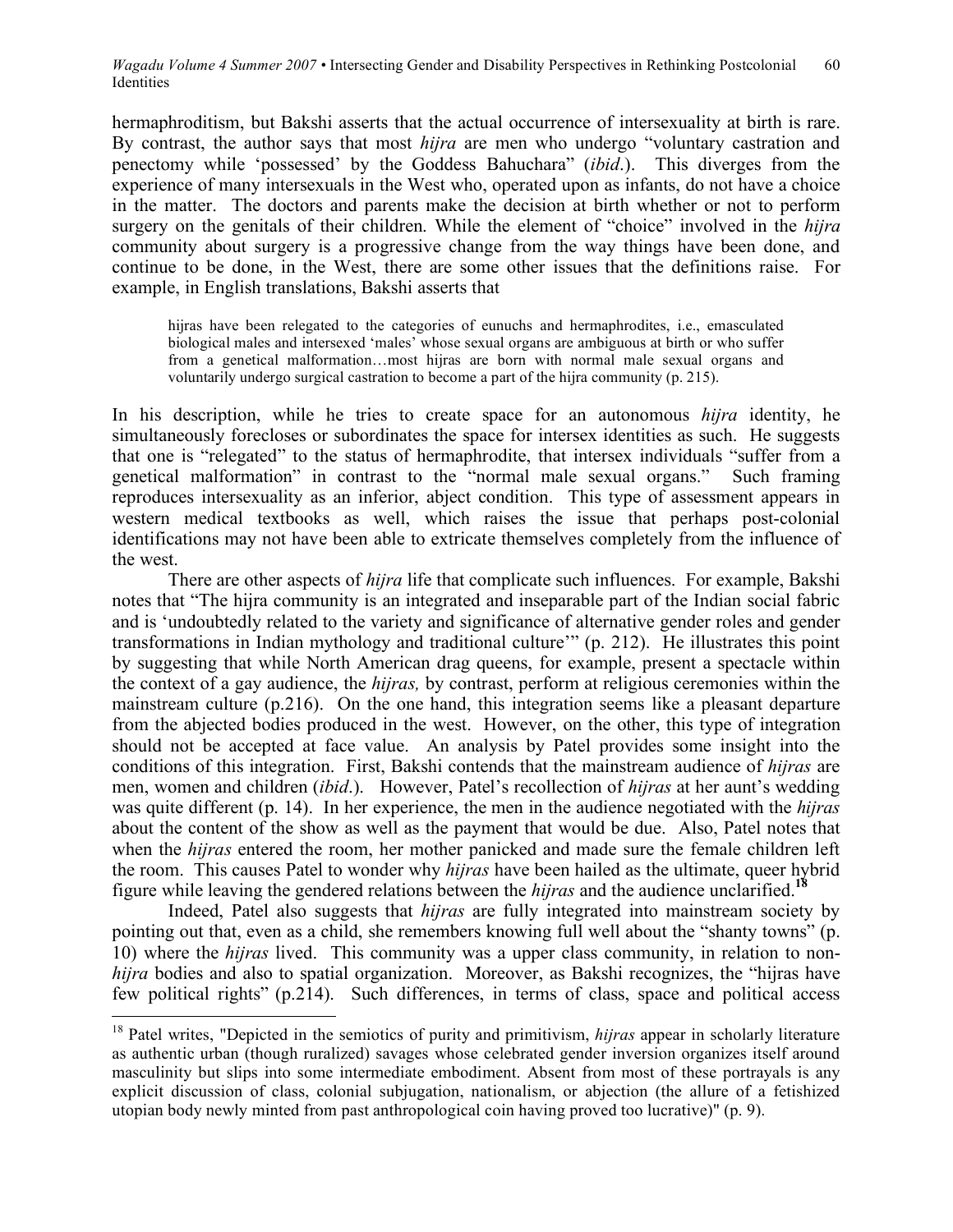would inevitably present problems to a theorization of *hijras* as an unproblematic, fully integrated gender transgressor. Moreover, the adamant renunciation of associations with *zenanas*, or passive homosexual men, also warrants further exploration. At the end of the show, *hijras* lift up their skirts to show that they are "real" *hijras* and not "just effeminate men, zenanas, for whom the hijra community reserves disdain" (Bakshi, p. 219). For example, is the gesture merely to distinguish an independent identity or is there an integral homophobia that underlies the distinction? Patel suggests that this move is related to notions of "purity":

The purification of hijras into authentic Hindus whose lineage stretches back across vast reaches of mythic Hindu time, is in consonance with their own repudiation of the Arabic term zenane. This discursive move colludes with a nationalist politics of religious, racialized abjection that seeks to eject Muslim 'infection' to ensure Hindu purity by recording hybrid practices to produce a lineage of authentic pure forms (p.12).

In this assessment, the rejection of homosexuality is related to a wider religious and nationalist project. In any case, the repudiation of homosexuality raises a simple question for us: Why? which, if answered, might reflect complex power relations.

Finally, closely associated with the western processes of demonization of "deviant others," is the childhood memory Patel conjures of the *hijra* as bogey-person (p.1). Underlying this figure, I would argue, is the same logic of difference and abjection that undergirds the bigendered, racialized, sexualized and classed monsters that have been produced in the west. There is a similar focus on the spectacle, the "freak," the "monster," one that sets the boundary markers of society. Patel writes,

The secret spaces kids crawl into grew monstrous, inhabited by fears of snatching and deformation, displacement and homelessness, encoding abjection around loss of class. But fears that inhabit many children's lives took a different turn when it came to hijra-stories. Hijras, I thought then, in tales I have since seen catalogued by anthropologists, could lay claim to any child born with two sets of sex organs. They would ask for a child, and parents had no choice but to give the child over to live in communities shrouded in mystery. A hijra child could never come back to live with its family, its relationships truncated at or near birth (p. 16).

Indeed, this fear instilled in children at a young age was a biopolitical tool, one that was used to scare them. The effect would be, of course, to adhere to gender norms or other social codes for fear that the *hijras* would come and steal the children away from their families.

But, as Hardt suggests, biopower is not unidirectional. This fear contains power within itself. Patel remembers how *hijras* "haunted" her at night, but in the next paragraph, they inhabited her "fantasies" in which they would take her "away to dance and sing and beg" (*ibid*.). In this latter reverie, the *hijra* has emancipatory power. Or as Bakshi suggests, "For many hijras the quality of being half man and half woman is a source of infinite strength that endows on them the divine power to give a *shraap* (curse), just like Shiva cursed the earth" (p. 214). So while the *hijra* is deployed as a monster figure, the "shock" or "fear" the monster produces forces us to consider the "incongruity" of sexual and gendered identity.

#### **Conclusion**

Far from being the frightening monsters and bogey-persons that all these multi-faceted venues of power have created, the abjected bodies among us teach of limitless potential and possibility.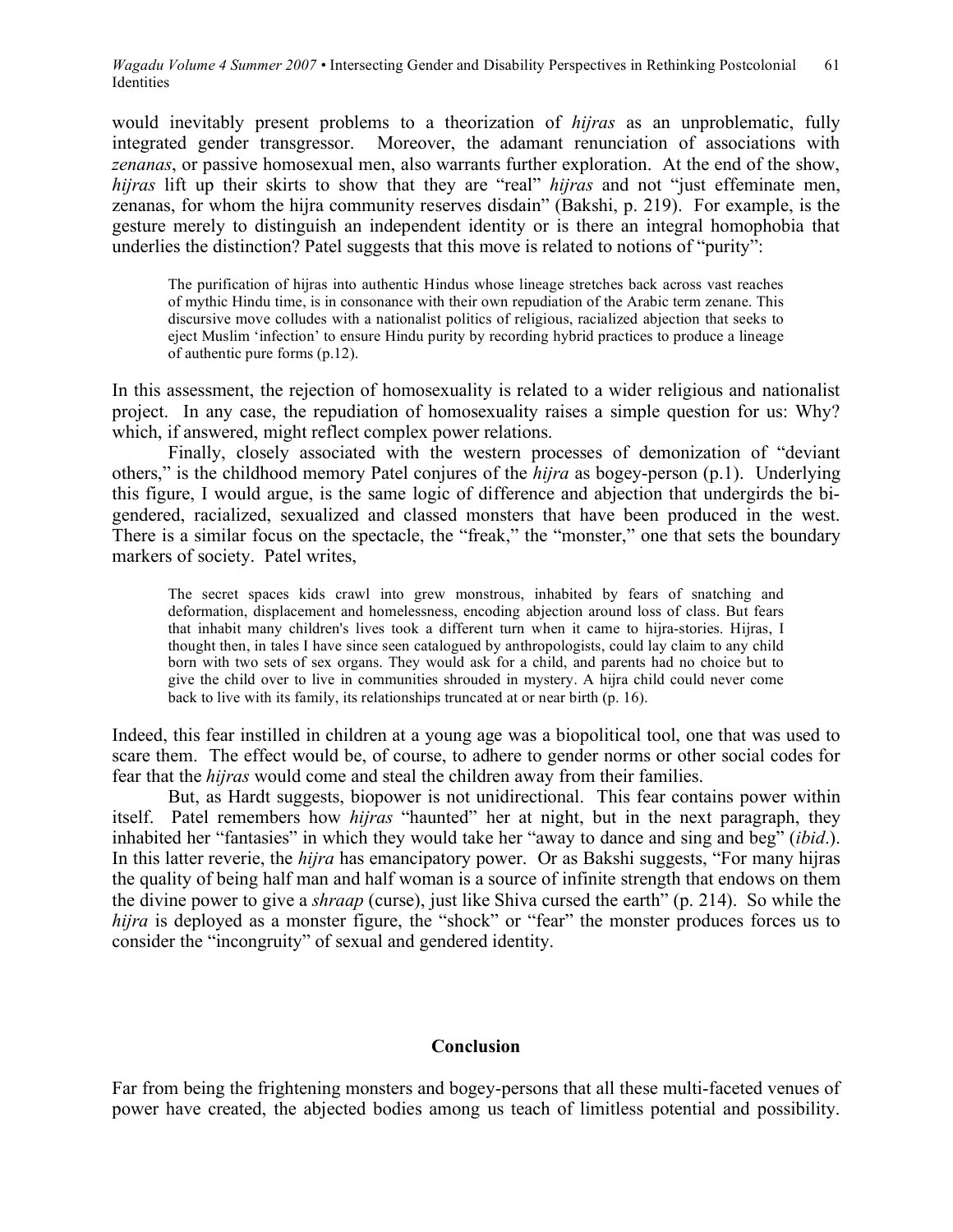The most visible and violently regulated abjects, in short, show us that we are all abject in the sense that we can never fully fit the heterosexual matrix and the racial and gender prescriptions that the matrix entails. We are all subject to the biopolitical control of science and other authoritative disciplines to the extent that we continue to strive for acceptance in that matrix. But as intersexuality makes plainly obvious, such embodiments are restrictive and potentially traumatic. Thus, instead of looking for ways to minimize or eliminate the exceptions, let us push the closet doors wide open and look the monsters square in the face. We may see, in the end, that those are the faces not of monsters, but of human beings who have incurred the harshest wrath of biopolitical control. And after understanding how these bodies have been created and controlled, we can start to encourage a change in attitude. On the one level, we can put pressure on the medical community to rethink the strategies used to define and "normalize" intersex bodies. But more broadly, we must actively challenge our own constructions of binarisms, gender, race, homophobia, and any every other process we use to create abject or exceptional bodies—in a word, monsters. Only then will it even be possible to alter medical practices or even the bedtime stories we tell. For these sites of power do not evolve and reproduce in isolation. It is crucial to recognize, before we demand reforms from the "great institutions of science," how we are implicated in and subject to these methods of control. After such reflection and deconstruction, we will be in a better position to realize how life that suspends law can awaken "slumbering powers of emancipation" (McNally, 2001, p. 229).

### **References**

- Abramsky, L. Et Al. (2001). "What Parents Are Told After Prenatal Diagnosis of a Sex Chromosome Abnormality: interview and Questionnaire Study." *British Medical Journal* 322, 463-466.
- Agamben, G. (1998). *Homo Sacer : Sovereign Power and Bare Life*. Stanford, Calif.: Stanford University Press.
- Agathangelou, A. M. (2004). *the Global Political Economy of Sex : Desire, Violence, and Insecurity in Mediterranean Nation States*. New York: Palgrave Macmillan.
- Alexander, J. M., & Mohanty, C. T. (1997). *Feminist Genealogies, Colonial Legacies, Democratic Futures*. New York, NY: Routledge.
- Bakare-Yusuf, B. (1999). "The Economy of Violence: Black Bodies and the Unspeakable Terror". In J. Price, & M. Shildrick (Eds.), *Feminist Theory and the Body : A Reader* (Pp. 311-323). New York: Routledge.
- Bakshi, S. (2004). "A Comparative Analysis of Hijras and Drag Queens: The Subversive Possibilities and Limits of Parading Effeminacy and Negotiating Masculinity". In S. P. Schacht & L. Underwood (Eds.), T*he Drag Queen Anthology : The Absolutely Fabulous But Flawless Customary World of Female Impersonators* (Pp. 211-223). New York: Harrington Park Press.
- Beller, J. L. (2001) "Third Cinema in a Global Frame: *Curacha*, Yahoo!, and *Manila By Night*." *Positions*, 9(2), 331-367.
- Braidotti, R. (1999). "Signs of Wonder, Traces of Doubt: On Teratology and Embodied Differences". In J. Price, & M. Shildrick (Eds.), *Feminist Theory and the Body : A Reader* (Pp. 290-301). New York: Routledge.
- Butler, J. (1993). *Bodies That Matter : On the Discursive Limits of "Sex"*. New York: Routledge.
- Butler, J. (1990). *Gender Trouble : Feminism and the Subversion of Identity*. New York: Routledge.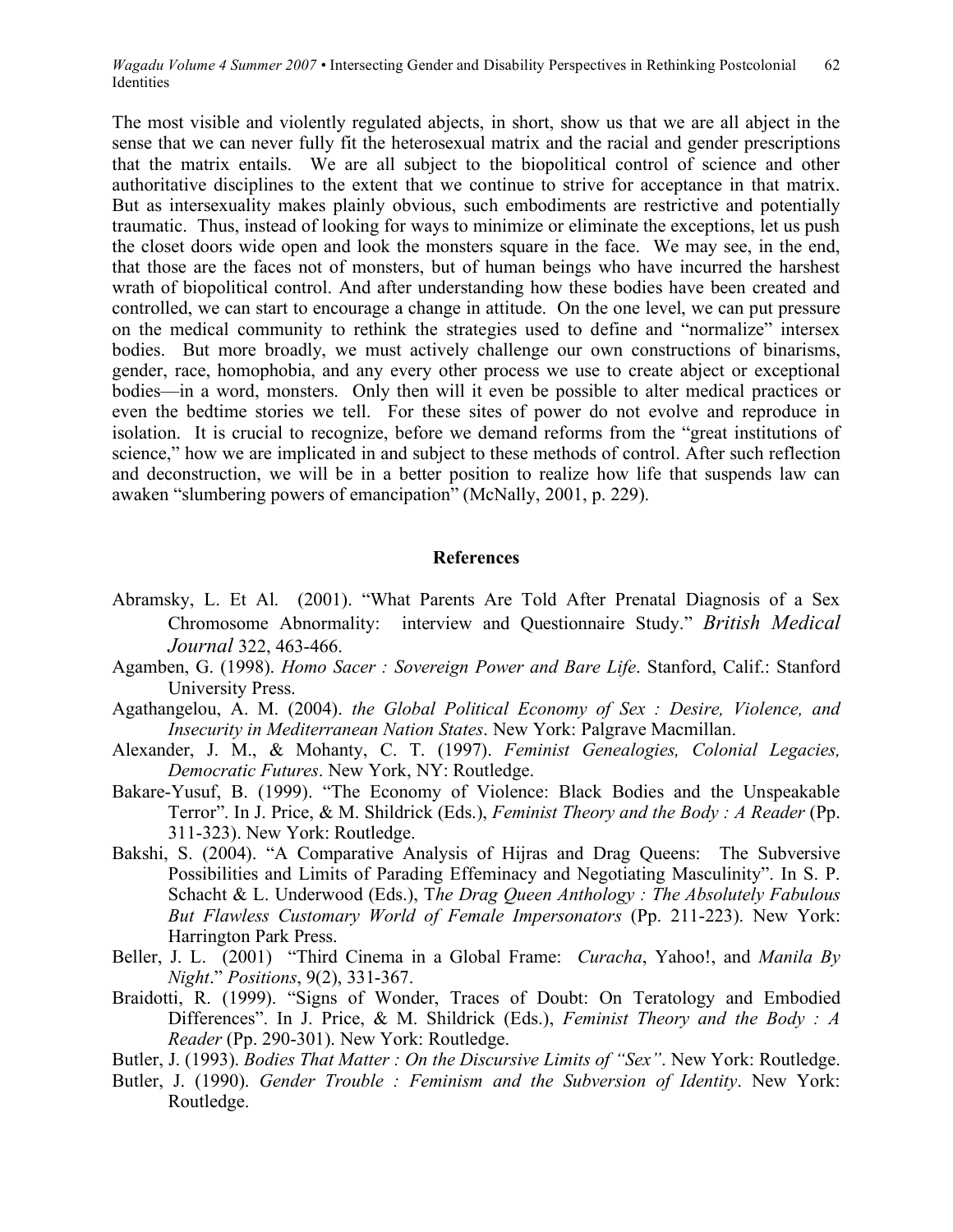- Castronovo, R. (2001). *Necro Citizenship : Death, Eroticism, and the Public Sphere in the Nineteenth-Century United States*. Durham, NC: Duke University Press.
- Chase, C. (1998). "Hermaphrodites With Attitude: Mapping the Emergence of Intersex Political Activism." *Glq*, 4(2), 189-211.
- Cohen, J. J. (1996). "Monster Culture (Seven Theses)". In J.J. Cohen (Ed.), *Monster Theory : Reading Culture* (Pp. 3-25). Minneapolis: University of Minnesota Press.
- Costera, I. & Prins, B. (1998). "How Bodies Come to Matter: An Interview With Judith Butler." *Signs, 23*(2), 275-286.
- Creighton, S. Et Al. (2002). "Medical Photography: Ethics, Consent and the Intersex Patient." *British Journal of Urology International,* 89, 67-72.
- Davis, A. (2003). "Racism, Birth Control, and Reproductive Rights". in R. Lewis, & S. Mills (Eds.), *Feminist Postcolonial Theory : A Reader* (Pp. 353-365). Edinburgh: Edinburgh University Press.
- Dreger, A. D. (2000). "Jarring Bodies: Thoughts on the Display of Unusual Anatomies." *Perspectives in Biology and Medicine*, 43(2), 161-172.
- Dussel, E. D., & Barber, M. D. (1995). *The Invention of the Americas : Eclipse of "The Other" and the Myth of Modernity* [1492.] . New York: Continuum.
- Edenheim, S. (2005). "Bodies Out of Place: On Abjection, Exclusion, and Adaptation of Intersexed and Homosexual Bodies Within Legal and Scientific Discourses, 1919-1968." Retrieved Nov. 28, 2005, From Http://Www.5thfeminist.Lu.Se/Filer/Paper\_549.Pdf.
- Fanon, F. (1967). *Black Skin, White Masks [Peau Noire, Masques Blancs*. English] . New York: Grove Press.
- Fausto-Sterling, A. (1995). "How to Build a Man". In M. Berger, B. Wallis, S. Watson, S., & C. M. Weems (Eds.), *Constructing Masculinity* (pp. 127-133). New York: Routledge.
- Fausto-Sterling, A. (2000). *Sexing the Body : Gender Politics and the Construction of Sexuality*. New York: Basic Books.
- Feinberg, L. (1996). *Transgender Warriors : Making History From Joan of Arc To Rupaul*. Boston: Beacon Press.
- Foucault, M. (2003). *Abnormal: Lectures at the College de France, 1974-1975*. New York: Picador.
- Foucault, M. (1990). *The History of Sexuality*. New York: Vintage Books.
- Green, R. (1974). *Sexual Identity Conflict in Children and Adults*. New York: Basic Books.
- Gregersen, E. (1982). *The World of Human Sexuality: Behaviors, Customs, and Beliefs*. New York: Irvington Publishers, Inc.
- Hardt, M., & Negri, A. (2004). *Multitude : War and Democracy in the Age of Empire*. New York: Penguin Press.
- Hardt, M. (2006). *Affective Labor*. Retrieved Apr. 27, 2006, From Http://Www.Makeworlds.Org/Node/60.
- Haslanger, S. (2000). "Feminism in Metaphysics: Negotiating the Natural." in M. Fricker & J. Hornsby (Eds.), *The Cambridge Companion to Feminism in Philosophy* (Pp. 107-126). Cambridge ; New York: Cambridge University Press.
- Janmohamed, A. (1992). "Sexuality On/Of the Racial Border: Foucault, Wright and the Articulation of 'Racialized Sexuality'". In D.C. Stanton (Ed.), *Discourses of Sexuality : From Aristotle To Aids* (pp.94-116). Ann Arbor: University of Michigan Press.
- Kafka, F., Muir, E., & Muir, W. (1976). *The Penal Colony, Stories and Short Pieces*. New York: Schocken Books.
- Krahl, W. & Kuhnle, U. (2002). "The Impact of Culture On Sex Assignment and Gender Development in Intersex Patients." *Perspectives in Biology and Medicine* 45(1), 85-103.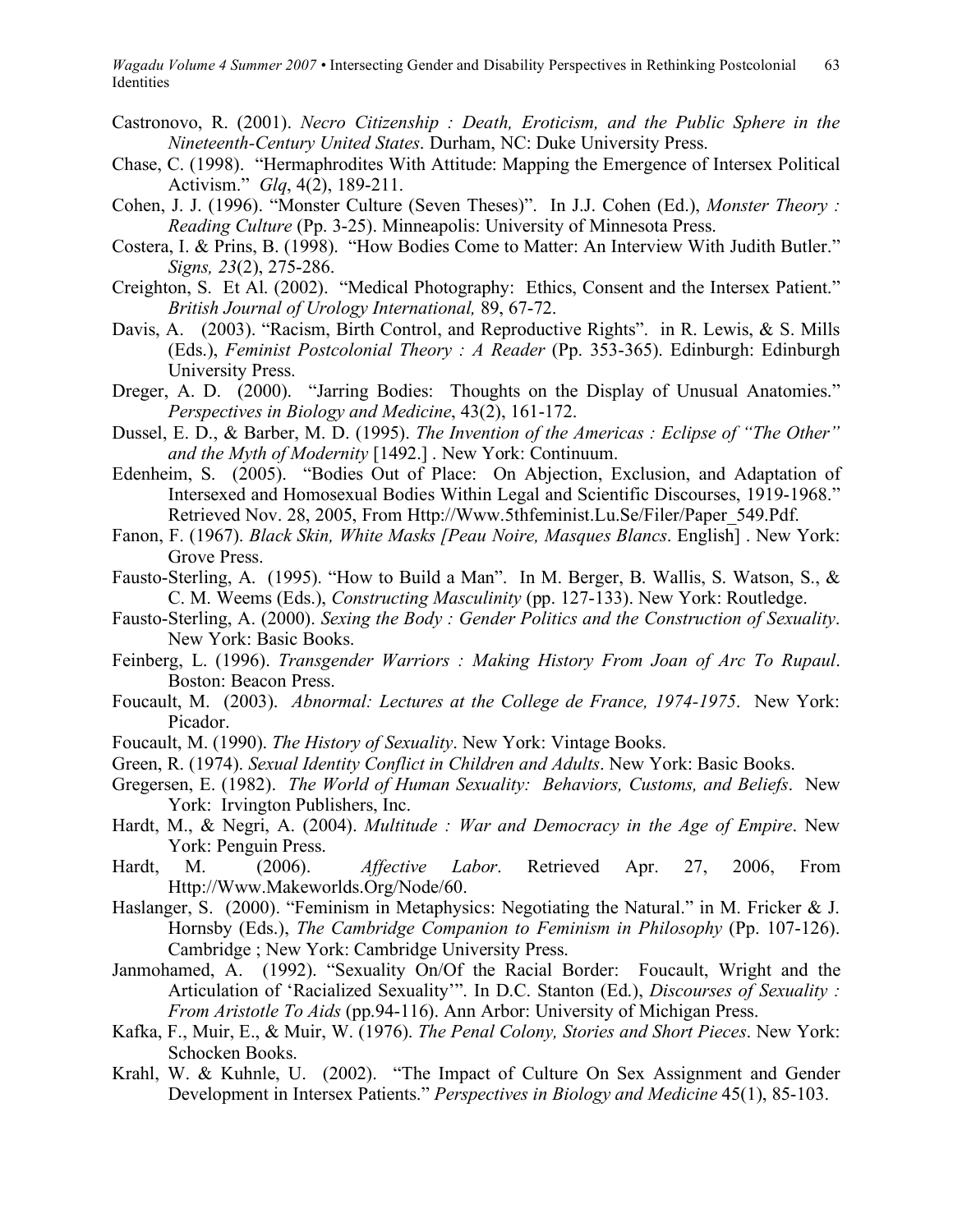- Kristeva, J. (1982). *Powers of Horror : An Essay On Abjection.* New York: Columbia University Press.
- Mbembé, A. (2001). *On the Postcolony* [*Notes Provisoires Sur La Postcolonie.]* . Berkeley: University of California Press.
- McClintock, A. (1995). *Imperial Leather : Race, Gender, and Sexuality in the Colonial Context*. New York: Routledge.
- McNally, D. (2001). *Bodies of Meaning : Studies on Language, Labor, and Liberation*. Albany, Ny: State University of New York Press.
- Mohanram, R. (1999). *Black Body : Women, Colonialism, and Space*. Minneapolis: University of Minnesota Press.
- Money, J. (1968). *Sex Errors of the Body: Dilemmas, Education, Counseling*. Baltimore: John Hopkins Press.
- Money, J. & Wolman, B. eds. (1980). *Handbook of Human Sexuality*. New Jersey: Prentice-Hall, Inc.
- Morland, I. (2001). Is Intersexuality Real? *Textual Practice*, 15(3), 527-547.
- Overzier, C. ed. (1963). *Intersexuality*. London: Academic Press.
- Patel, G. (1997). " *Home, Homo, Hybrid*: Translating Gender." *College Literature,* 24(1). Retrieved Apr. 27, 2006, From Http://Www.Findarticles.Com/P/Articles/Mi\_Qa3709/Is\_199702/Ai\_N8756827.
- Preves, S. E. (2003). *Intersex and Identity : The Contested Self*. New Brunswick, N.J.: Rutgers University Press.
- Price, J., & Shildrick, M. (1999). "Openings on the Body: A Critical Introduction". In J. Price, & M. Shildrick (Eds.), *Feminist Theory and the Body : A Reader* (pp. 1-15). New York: Routledge.
- Puar, J. & Rai, A. (2002)." Monster, Terrorist, Fag: The War on Terrorism and the Production of Docile Patriots." *Social Text* 20(3), 117-148.
- Reis, E. (2005). " Impossible Hermaphrodites: Intersex in America, 1620–1960." *The Journal of American History* 92(2), 411-441.
- Rubin, G. (1990). "The Traffic in Women: Notes On the 'Political Economy' of Sex". In K.V. Hansen, & Philipson (Eds.), *Women, Class, and the Feminist Imagination : A Socialist-Feminist Reader* (Pp.74-113). Philadelphia: Temple University Press.
- Scannell, K. (2001). " Engendering Differences: Ethical Issues About Intersex." *Ethics Rounds,* 10(1), 1.
- Simpson, J. (1976). *Disorders of Sexual Differentiation*. New York: Academic Press.
- Somerville, S. B. (1996). "Scientific Racism and the Invention of the Homosexual Body". In B. Beemyn & M. Eliason (Eds.), *Queer Studies: A Lesbian, Gay, Bisexual, and Transgender Anthology* (Pp. 241-261). New York: New York University Press.
- Somerville, S. B. (2000). *Queering the Color Line : Race and the invention of Homosexuality in American Culture*. Durham, Nc: Duke University Press.
- Spanos, W. V. (2000). *America's Shadow : An Anatomy of Empire*. Minneapolis: University of Minnesota Press.
- Stoler, A. (1989). "Making Empire Respectable: The Politics of Race and Sexual Morality in 20th -Century Colonial Cultures." *American Ethnologist,* 94-116.
- Terry, J. (1999). *An American Obsession : Science, Medicine, and Homosexuality in Modern Society*. Chicago: University of Chicago Press.
- Valentine, D. & Wilchins, R. A. (1997). "One Percent On the Burn Chart: Gender, Genitals and Hermaphrodites With Attitude". *Social Text,* 52/53, 215–222.